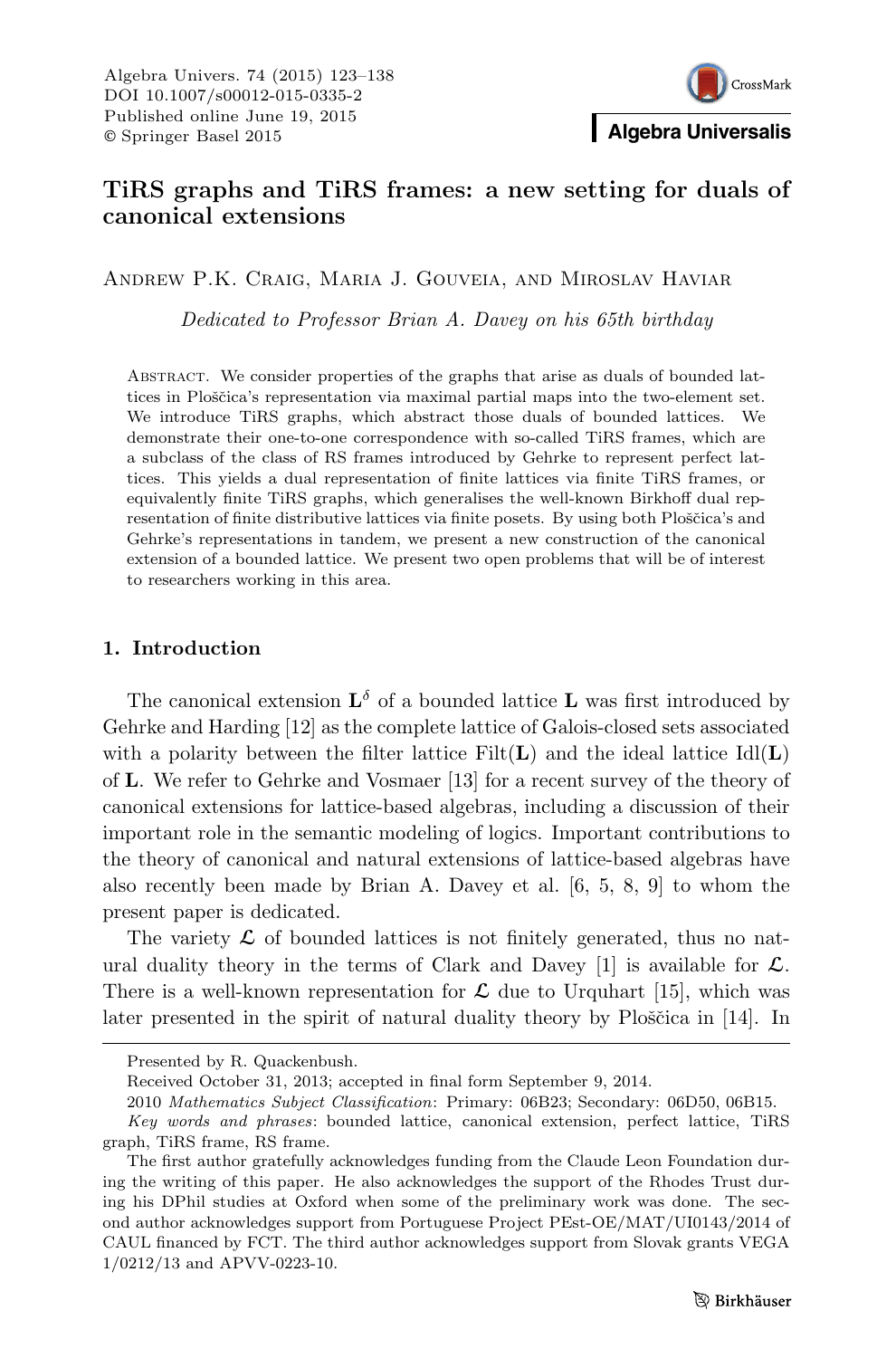[3], Ploščica's topological representation was used for constructing the canonical extension of a bounded lattice  $L \in \mathcal{L}$ . Roughly speaking, this was done by modifying Priestley's representation for bounded distributive lattices  $\bf{L}$  so that total maps from **L** into  $\{0,1\}$  are replaced by appropriate maximallydefined partial maps into  $\{0, 1\}$ , viewed either as a lattice or a partially ordered set. A *partial homomorphism* from  $\bf{L}$  into the two-element lattice  $2 = (\{0, 1\}, \wedge, \vee, 0, 1)$  is a partial map  $f: L \to \{0, 1\}$  such that dom f is a bounded sublattice of **L** and the restriction  $f|_{\text{dom } f}$  is a bounded lattice homomorphism. A maximal partial homomorphism is a partial homomorphism with no proper extension. The set of maximal partial homomorphisms from  $L$  into 2 is denoted by  $\mathcal{L}^{\text{mp}}(\mathbf{L}, \mathbf{2})$ . We observe that the elements of  $\mathcal{L}^{\text{mp}}(\mathbf{L}, \mathbf{2})$  are in a one-to-one correspondence with the maximal disjoint filter-ideal pairs of L.

More precisely now, Ploščica's dual of a lattice  $\bf{L}$  is a graph with topology,  $D(L)=(\mathcal{L}^{mp}(L, 2), E, \mathcal{T})$ , where the graph relation E is given by  $(f,g) \in E$  if and only if  $f^{-1}(1) \cap g^{-1}(0) = \emptyset$  and the topology  $\mathcal T$  has as a subbasis of closed sets the set  $\{V_a, W_a \mid a \in L\}$ , with  $V_a = \{f \in \mathcal{L}^{\text{mp}}(\mathbf{L}, \mathbf{2}) \mid f(a) = 0\}$  and  $W_a = \{ f \in \mathcal{L}^{mp}(\mathbf{L}, \mathbf{2}) \mid f(a) = 1 \}.$  We will use the notation  $D^{\flat}(\mathbf{L})$  to refer to the graph  $(\mathcal{L}^{mp}(\mathbf{L}, \mathbf{2}), E)$ . (We note that what we will call a *graph* is usually referred to as a digraph.)

Given two graphs  $X = (X, E_X)$  and  $Y = (Y, E_Y)$ , a maximal partial E-preserving map is a partial map  $\varphi: X \to Y$  such that  $\varphi$  preserves E on its domain and any proper extension of  $\varphi$  will not preserve E. The canonical extension of  $\bf{L}$  constructed in [3] is then taken to be the lattice  $C(D^{\flat}(L)) = G^{mp}(D^{\flat}(L), 2)$  of all maximal partial E-preserving maps from<br> $D^{\flat}(L) = (C^{mp}(L, 2), E)$  to the two element graph  $2 = (0, 1) < 0$ . For these  $D^{\flat}(\mathbf{L}) = (\mathcal{L}^{mp}(\mathbf{L}, \mathbf{2}), E)$  to the two-element graph  $\mathbf{2} = (\{0, 1\}, \leqslant)$ . For these<br>special graphs  $\mathbf{X} = D^{\flat}(\mathbf{L})$  as well as for arbitrary graphs  $\mathbf{X} = (X, E)$ , the lat special graphs  $\mathbf{X} = D^{\flat}(\mathbf{L})$ , as well as for arbitrary graphs  $\mathbf{X} = (X, E)$ , the lattice order in the (complete) lattice  $C(X)$  of all maximal partial E-preserving maps from **X** into 2 is given by  $\varphi \leq \psi$  iff  $\varphi^{-1}(1) \subseteq \psi^{-1}(1)$  for all  $\varphi, \psi \in C(\mathbf{X})$ (see [3, 2]).

In this paper, we show that duals of bounded lattices can be viewed as so-called TiRS graphs as well as so-called TiRS frames. In Section 2, TiRS graphs are introduced as an abstraction of the graphs  $D^{\flat}(\mathbf{L})$  obtained from Ploščica's duals of bounded lattices  $\bf{L}$ . As the main result, a one-to-one correspondence between TiRS graphs and TiRS frames is shown. We note that TiRS frames are special RS frames; the latter were introduced by Gehrke [11] in her dual representation of so-called perfect lattices. We wish to emphasize that our correspondence between TiRS graphs and TiRS frames does not extend to a correspondence between RS graphs (which we introduce as a natural counterpart of the RS frames) and RS frames. Since they are in a one-to-one correspondence, we believe TiRS graphs and TiRS frames are better choices for classes of graphs and RS frames that generalise, respectively, the graphs and frames associated to bounded lattices.

In Section 3, we first prove that every finite RS frame is a TiRS frame and we point out that this yields a dual representation of finite lattices via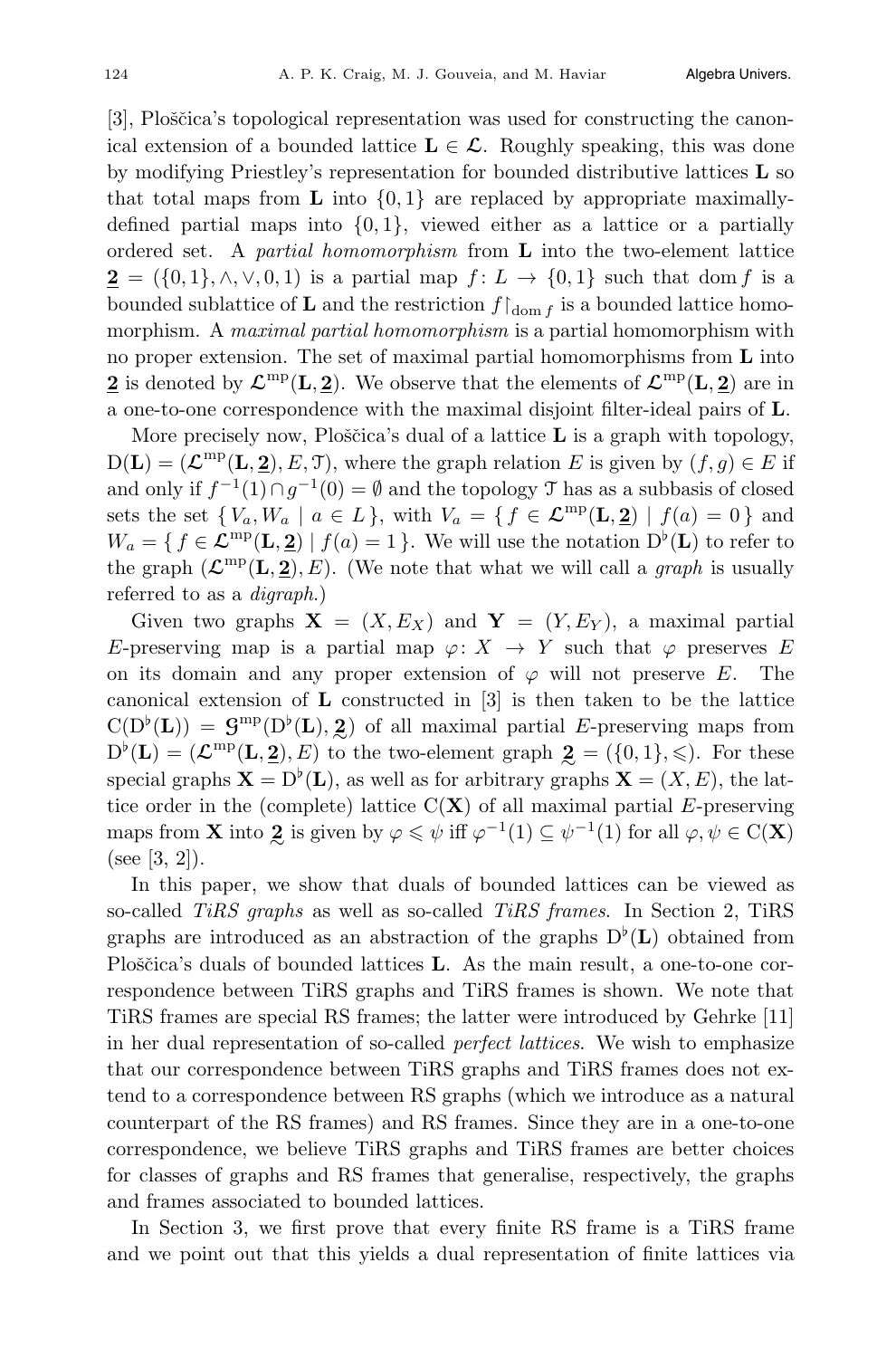finite TiRS frames, or equivalently finite TiRS graphs, which generalises the well-known Birkhoff dual representation of finite distributive lattices via finite posets. We then generalise the descriptions of the completely join-irreducible and the completely meet-irreducible elements in the complete lattices  $C(X)$ , which were presented for the graphs  $\mathbf{X} = (\mathcal{L}^{mp}(\mathbf{L}, 2), E)$  in [2], to arbitrary reflexive reduced graphs  $X = (X, E)$ . Finally, we show that Ploščica's dual representation of bounded lattices and Gehrke's dual representation of perfect lattices can be used in tandem to provide a new construction of the canonical extension for an arbitrary bounded lattice.

For all concepts and results needed in this paper, we refer to Section 2 of [2], which can be used as our preliminaries and which is available online.

## 2. TiRS graphs and TiRS frames

In this section, we first show that bounded lattices give rise to particular graphs that we call TiRS graphs. More precisely, these graphs are an abstraction of the graphs  $D^{\flat}(\mathbf{L})$  obtained from Ploščica's duals of bounded lattices L by forgetting the topology. We also show how to carry the properties of TiRS graphs to the setting of RS frames introduced by Gehrke [11], and then how to associate to each TiRS graph a so-called TiRS frame in a one-to-one correspondence.

We start by identifying characteristics of the graph  $D^{\flat}(\mathbf{L})=(\mathcal{L}^{mp}(\mathbf{L}, 2), E)$ . Recall that  $\mathcal{L}^{mp}(\mathbf{L}, 2)$  is the set of maximal partial homomorphisms from L into 2 and the relation E is given by  $fEg$  if and only if  $f^{-1}(1) \cap g^{-1}(0) = \emptyset$ .

From the well-known properties of filters and ideals of a bounded lattice and from the correspondence between elements  $f \in \mathcal{L}^{\text{mp}}(\mathbf{L}, \mathbf{2})$  and maximal filter-ideal pairs  $(f^{-1}(1), f^{-1}(0))$ , we obtain the following result.

**Lemma 2.1.** Let **L** be a bounded lattice and let  $X = D^{\circ}(L)$ . Then E is reflexive and  $X$  satisfies the three conditions below:

- (1) for every  $f,g \in X$ , if  $f \neq g$ , then  $f^{-1}(1) \neq g^{-1}(1)$  or  $f^{-1}(0) \neq g^{-1}(0)$ ;
- (2) (i) for all  $f, h \in X$ , if  $f^{-1}(1) \subseteq h^{-1}(1)$ , then  $h^{-1}(1) \cap f^{-1}(0) \neq \emptyset$ ; (ii) for all  $g, h \in X$ , if  $g^{-1}(0) \subsetneq h^{-1}(0)$ , then  $g^{-1}(1) \cap h^{-1}(0) \neq \emptyset$ ;
- (3) for all  $f,g \in X$ , if  $f^{-1}(1) \cap g^{-1}(0) = \emptyset$ , then there exists  $h \in X$  such that  $f^{-1}(1) \subset h^{-1}(1)$  and  $q^{-1}(0) \subset h^{-1}(0)$ .

*Proof.* (1): This is clear.

(2): If  $f^{-1}(1) \subseteq h^{-1}(1)$  for  $f, h \in X$ , then  $h^{-1}(1) \cap f^{-1}(0) \neq \emptyset$ , because  $f^{-1}(1)$  is a maximal filter with respect to not intersecting  $f^{-1}(0)$ . This shows (i), while (ii) can be derived analogously.

(3): If  $f^{-1}(1) \cap g^{-1}(0) = \emptyset$  for  $f, g \in X$ , then by Zorn's Lemma, the filterideal pair  $(f^{-1}(1), g^{-1}(0))$  can be extended to a maximal one, so there exists  $h \in X$  for which  $f^{-1}(1) \subseteq h^{-1}(1)$  and  $g^{-1}(0) \subseteq h^{-1}(0)$ .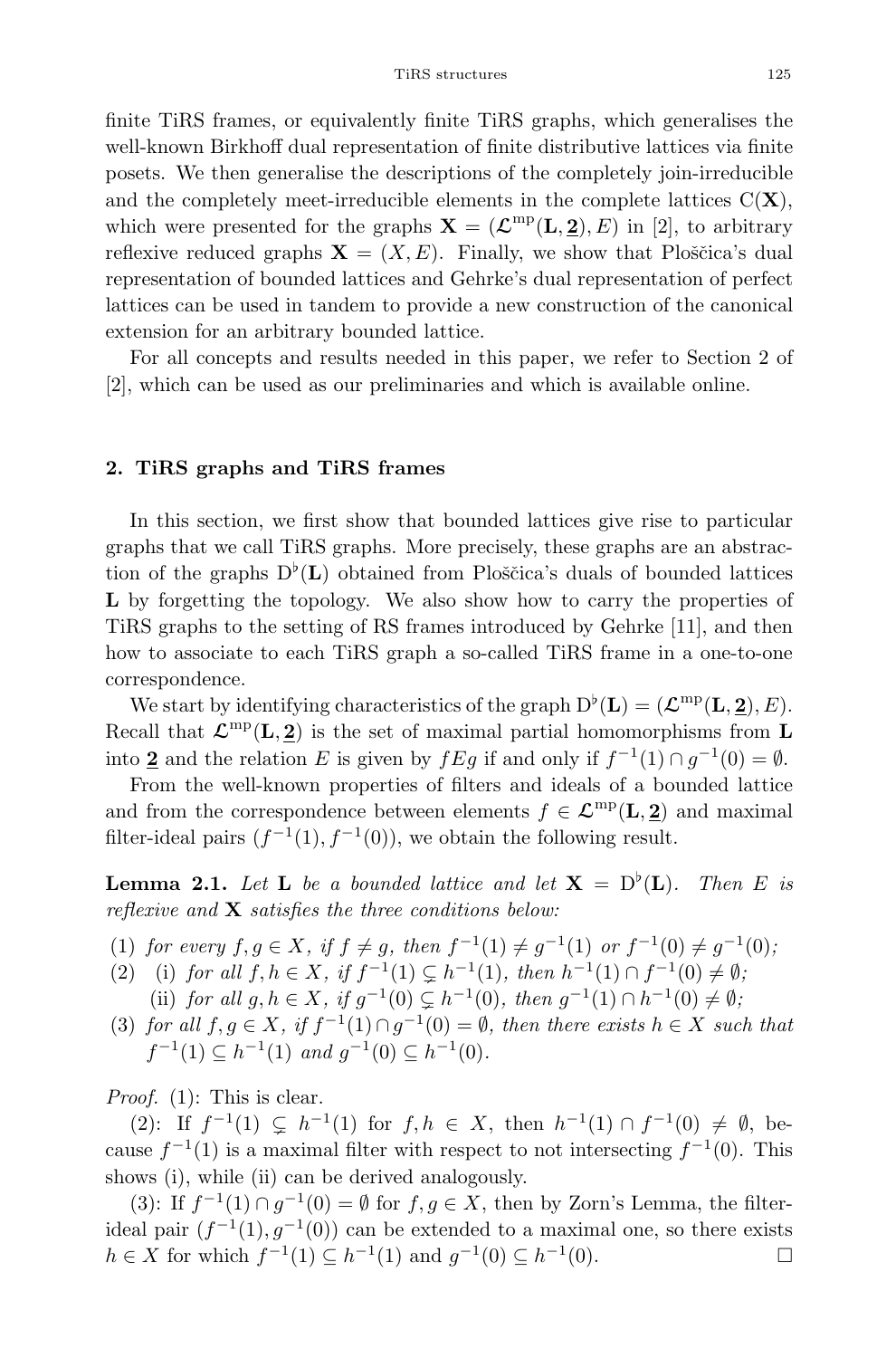For a graph  $\mathbf{X} = (X, E)$  and  $x \in X$ , we denote by the symbols  $xE$  and  $Ex$ the sets  $\{y \in X \mid (x, y) \in E\}$  and  $\{y \in X \mid (y, x) \in E\}$ , respectively. We note that for  $f,g \in \mathcal{L}^{\text{mp}}(\mathbf{L}, \mathbf{2})$ , we have that

$$
f^{-1}(1) \subseteq g^{-1}(1) \iff gE \subseteq fE
$$
 and  $f^{-1}(0) \subseteq g^{-1}(0) \iff Eg \subseteq Ef$ ,

and consequently, conditions (1) to (3) can be rewritten by using the notation  $xE$  and  $Ex$  with  $x \in \mathcal{L}^{\text{mp}}(\mathbf{L}, \mathbf{2})$ . Motivated by the graphs  $D^{\flat}(\mathbf{L})$  above, we now generalise the properties (1), (2), and (3) to arbitrary graphs  $\mathbf{X} = (X, E)$ as follows:

- (S) for every  $x, y \in X$ , if  $x \neq y$ , then  $xE \neq yE$  or  $Ex \neq Ey$ ;
- (R) (i) for all  $x, z \in X$ , if  $zE \subsetneq xE$ , then  $(z, x) \notin E$ ;
	- (ii) for all  $y, z \in X$ , if  $Ez \subseteq Ey$ , then  $(y, z) \notin E$ ;
- (Ti) for all  $x, y \in X$ , if  $(x, y) \in E$ , then there exists  $z \in X$  such that  $zE \subseteq xE$  and  $Ez \subseteq Ey$ .

When  $E$  is also reflexive, it is easily seen that the condition (Ti) can equivalently be written as follows:

(Ti)' for all  $x, y \in X$ , if  $(x, y) \in E$ , then there exists z such that  $(x, z) \in E$ and  $(z, y) \in E$ , and for every  $w \in X$ ,  $(z, w) \in E$  implies  $(x, w) \in E$ and  $(w, z) \in E$  implies  $(w, y) \in E$ .

If  $E$  were a partial order, we would say that the elements  $z$  were in the interval  $[x, y]$ . For the elements z, we will use the term transitive interval elements (with respect to  $(x, y) \in E$ ). Hence, condition (Ti) guarantees the existence of transitive interval elements for every  $x, y \in X$  such that  $(x, y) \in E$ . So we shall call (Ti) the transitive interval element condition.

# **Definition 2.2.** A graph  $X = (X, E)$  is:

- (1) a *separated* graph if it satisfies condition  $(S)$ ;
- (2) a *reduced* graph if it satisfies condition  $(R)$ ;
- (3) an RS graph if it satisfies conditions  $(R)$  and  $(S)$ ;
- (4) a TiRS graph if E is reflexive and **X** satisfies conditions  $(R)$ ,  $(S)$  and  $(Ti)$ .

Hence, using Lemma 2.1, the next statement follows immediately.

**Proposition 2.3.** For any bounded lattice **L**, its dual graph  $X = D^{\flat}(L)$  is a TiRS graph.

A natural question to ask now is: which TiRS graphs arise as duals of bounded lattices? In the case of bounded distributive lattices, this question reduces to the question of which posets arise as duals of bounded distributive lattices in the Priestley duality. As is well known, this question of representable posets is extremely hard (see for example the paper by Davey [4]). In our situation, we know that there are TiRS graphs that are not the duals of bounded lattices. Examples are any non-representable posets, as any poset is automatically a TiRS graph. We expect that the question above regarding the non-distributive case will be difficult and we pose this as an open problem: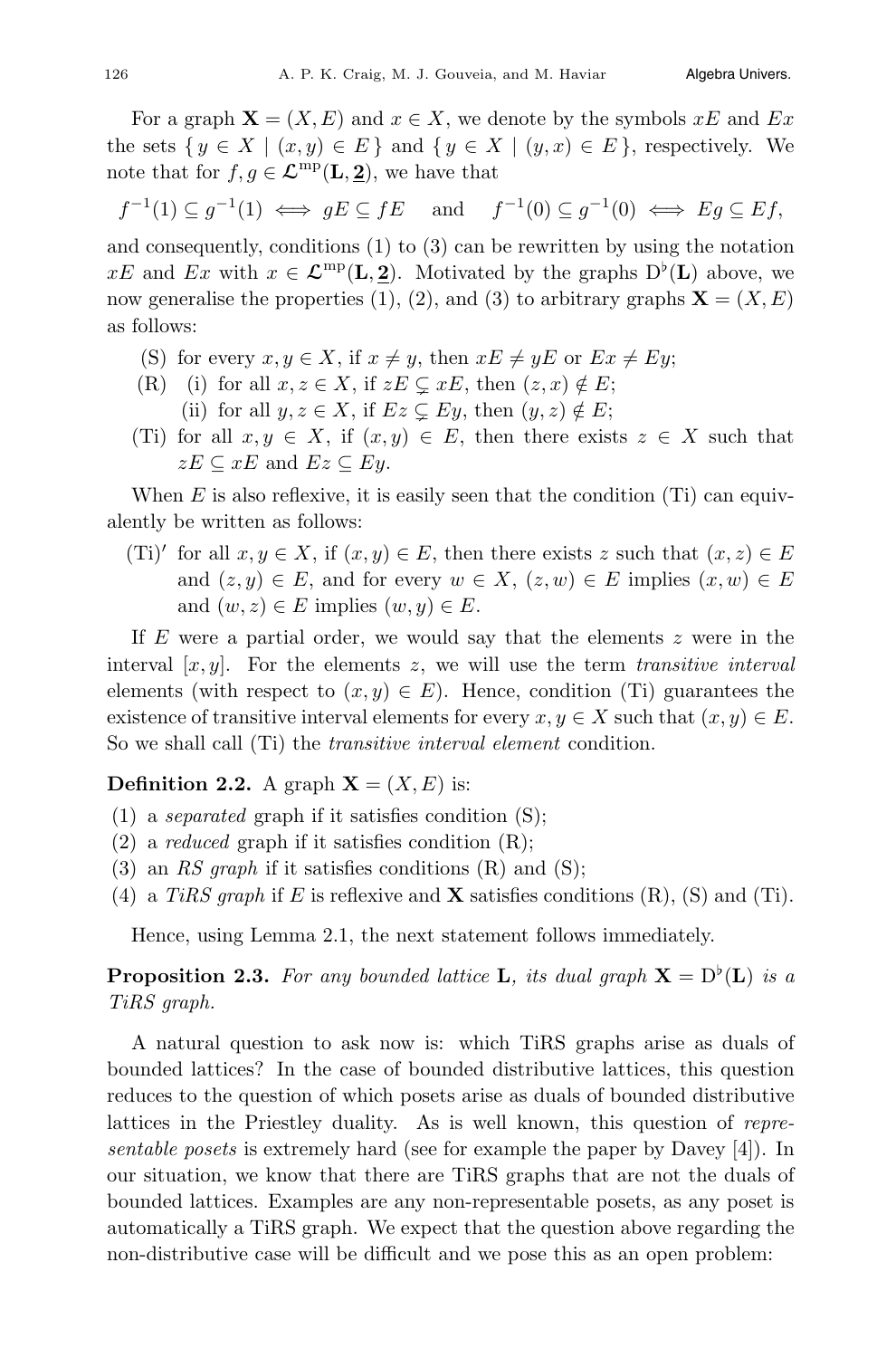## Problem 1. Which TiRS graphs arise as duals of bounded lattices?

Ploščica [14, Section 3] noted that there were cases where the graph of maximal partial homomorphisms from the bounded lattice L into 2 was not minimal amongst those graphs with topology that could serve as a representation of  $\bf{L}$ . An example of this is presented in Figure 1, where  $\bf{L}$  is taken to be the modular lattice  $M_3$  and the graph Y is a minimal graph. The elements of the graphs  $X$  and  $Y$  are described as follows: the elements of X are the maximal partial homomorphisms  $f_{uv}$ , with  $u, v \in L \setminus \{0, 1\}$ , defined by  $f_{uv}^{-1}(1) = \gamma u$  and  $f_{uv}^{-1}(0) = \downarrow v$ . The graph Y is the subgraph of X whose vertex set is  $Y = \{f_{ab}, f_{bc}, f_{ca}\}.$  It is straightforward to check that the lattice **L** is isomorphic to the lattice  $\mathbf{G}_{\mathcal{T}}^{\text{mp}}(\mathbf{Y}_{\mathcal{T}}, \mathbf{Z}_{\mathcal{T}})$  via the isomorphism  $a \mapsto e_a$ . We note that because the lattice L is finite, it makes no difference whether we consider  $\mathcal{G}_{\mathcal{T}}^{\text{mp}}(\mathbf{Y}_{\mathcal{T}}, \mathbf{Z}_{\mathcal{T}})$  or  $\mathcal{G}^{\text{mp}}(\mathbf{Y}, \mathbf{Z})$  (and similarly for **X**).



FIGURE 1. The modular lattice  $M_3$  and two of its graph representations  $\mathbf{X} = D^{\flat}(\mathbf{L})$  and  $\mathbf{Y}$ .

The graph  $X$  in Figure 1 is a TiRS graph (this is the content of Proposition 2.3) while the RS graph  $\bf{Y}$  does not satisfy the condition (Ti).

Given a bounded lattice **L**, the TiRS graph  $X = D^{\flat}(L)$  is naturally associ-ated to the structure  $\mathbf{F} := (X_1, X_2, R)$ , where  $X_1$  is the set of all filters  $f^{-1}(1)$ of **L** with  $f \in X$ , and  $X_2$  is the set of all ideals  $g^{-1}(0)$  of **L** with  $g \in X$ . The binary relation  $R \subseteq X_1 \times X_2$  is defined by

$$
(f^{-1}(1),g^{-1}(0)) \in R \quad \text{if} \quad f^{-1}(1) \cap g^{-1}(0) \neq \emptyset,
$$

or equivalently (henceforth we will write the relation symbol  $R$  in the middle),

$$
f^{-1}(1)Rg^{-1}(0)
$$
 if  $(f,g) \notin E$ .

Note that  $X_1$  and  $X_2$  are respectively the set of all filters and the set of all ideals in maximal filter-ideal pairs.

Let us recall that a structure  $(X_1, X_2, R)$ , where  $X_1$  and  $X_2$  are non-empty sets and  $R \subseteq X_1 \times X_2$ , is said to be a *frame*. For  $x \in X_1$  and  $y \in X_2$ , we define

$$
xR := \{ y \in X_2 \mid xRy \}
$$
 and  $Ry := \{ x \in X_1 \mid xRy \}.$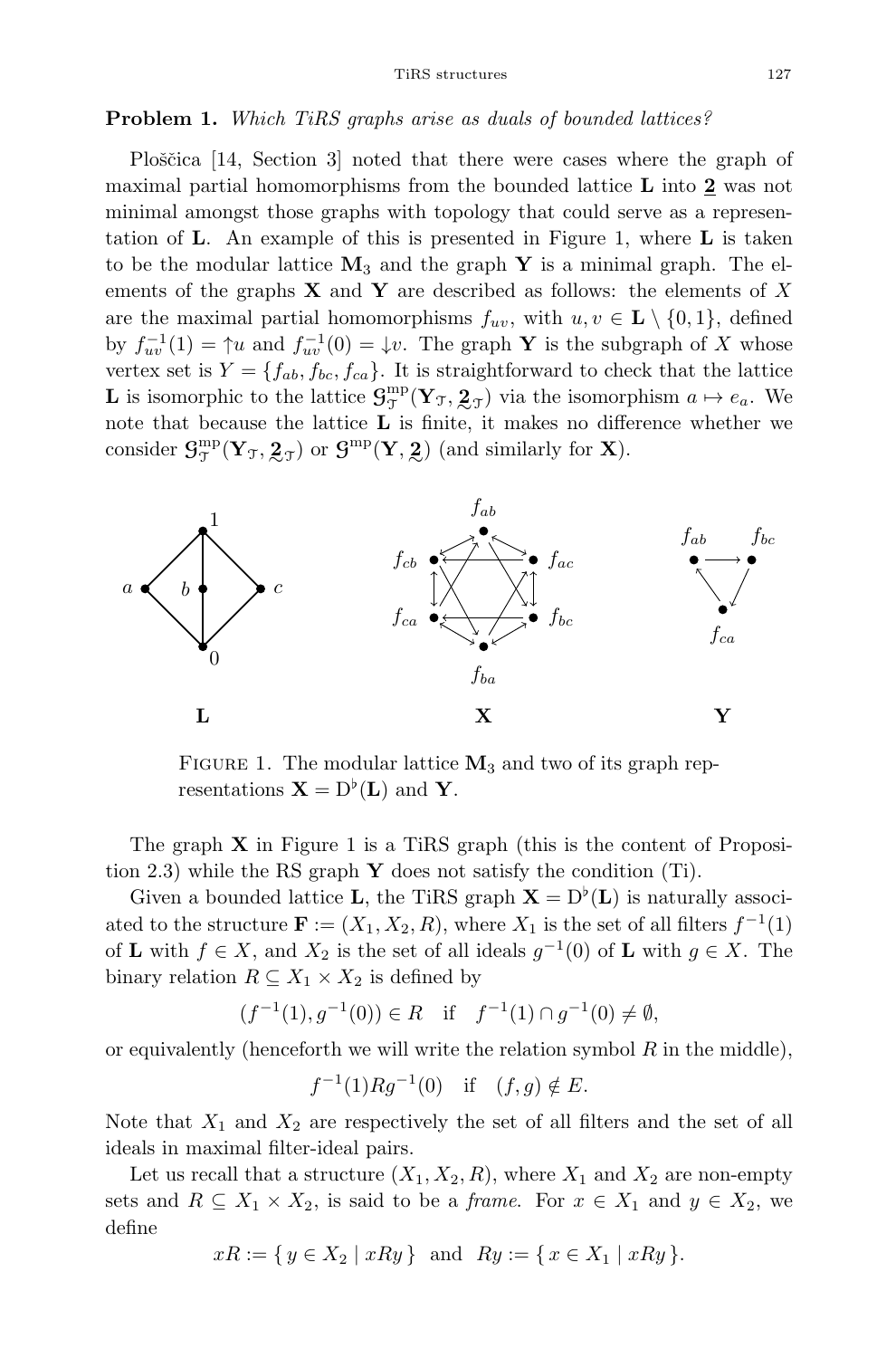For an arbitrary frame  $\mathbf{F} = (X_1, X_2, R)$  we now define conditions (S) and (R) as follows:

- (S) for all  $x_1, x_2 \in X_1$  and  $y_1, y_2 \in X_2$ ,
	- (i)  $x_1 \neq x_2$  implies  $x_1R \neq x_2R$ ;
	- (ii)  $y_1 \neq y_2$  implies  $Ry_1 \neq Ry_2$ .
- (R) (i) for every  $x \in X_1$ , there exists  $y \in X_2$  such that  $\neg(xRy)$  and  $\forall w \in X_1 \ ((w \neq x \ \& \ xR \subseteq wR) \Rightarrow wRy);$ 
	- (ii) for every  $y \in X_2$ , there exists  $x \in X_1$  such that  $\neg(xRy)$  and  $\forall z \in X_2 \ ( (z \neq y \ \& \ Ry \subseteq Rz) \Rightarrow xRz).$

The frames that satisfy the conditions (R) and (S) are called reduced separated frames, or RS frames for short, and were introduced by Gehrke [11]. They were formulated as a two-sorted generalisation of Kripke frames to be used for relational semantics of substructural logics.

Here we introduce the (Ti) condition for frames. It is motivated by the (Ti) condition on graphs:

- (Ti) for every  $x \in X_1$  and for every  $y \in X_2$ , if  $\neg(xRy)$ , then there exist  $w \in X_1$  and  $z \in X_2$  such that
	- $(i) \neg(wRz);$
	- (ii)  $xR \subseteq wR$  and  $Ry \subseteq Rz$ ;
	- (iii) for every  $u \in X_1$ , if  $u \neq w$  and  $wR \subseteq uR$ , then  $uRz$ ;
	- (iv) for every  $v \in X_2$ , if  $v \neq z$  and  $Rz \subseteq Rv$ , then  $wRv$ .

**Definition 2.4.** A TiRS frame is a frame  $(X_1, X_2, R)$  that satisfies conditions (R), (S), and (Ti), i.e., it is an RS frame that satisfies condition (Ti).

The following is an example of an RS frame that is not TiRS. Let  $X_1 =$  ${a_i}_{i\in\omega}, X_2 = {b_i}_{i\in\omega}$  and

$$
R = \{(a_1, b_0), (a_0, b_1)\} \cup \{(a_i, b_j) \mid 2 \leq i, 1 \leq j \leq i\}.
$$

By considering  $\neg(a_0Rb_0)$ , it is straightforward to show that  $(X_1, X_2, R)$  does not satisfy (Ti).

We observe that for the frame  $\mathbf{F} := (X_1, X_2, R)$  naturally associated to the TiRS graph  $D^{\flat}(\mathbf{L})$  dual to some bounded lattice **L**, not every element  $F \in X_1$ need determine a unique maximal partial homomorphism  $f \in \mathcal{L}^{mp}(\mathbf{L}, \mathbf{2})$  since  $F$  might be the filter of more than one maximal filter-ideal pair. However, every F determines a unique class of elements  $f \in \mathcal{L}^{mp}(\mathbf{L}, \mathbf{2})$  such that  $f^{-1}(1) =$ F. This gives rise to an equivalence relation  $\sim_1$  on  $\mathcal{L}^{\text{mp}}(\mathbf{L}, \mathbf{2})$  for which  $X_1$ may be identified with the quotient  $\mathcal{L}^{\text{mp}}(\mathbf{L}, \mathbf{2})/\sim_1$ . Similarly, we may define on  $\mathcal{L}^{\text{mp}}(\mathbf{L}, \mathbf{2})$  an equivalence relation  $\sim_2$  by  $f \sim_2 g$  iff  $f^{-1}(0) = g^{-1}(0);$ this allows us to identify  $X_2$  with the quotient  $\mathcal{L}^{\text{mp}}(\mathbf{L}, \mathbf{2})/\sim_2$ . We note that  $f^{-1}(1) = g^{-1}(1)$  is equivalent to  $fE = gE$  while  $f^{-1}(0) = g^{-1}(0)$  is equivalent to  $Ef = Eg$ . This motivates us to define equivalence relations on X and to define sets  $X_1$  and  $X_2$  in order to associate a frame  $(X_1, X_2, R)$  to a graph without assuming the graph is  $D^{\flat}(\mathbf{L})$  for some lattice **L**.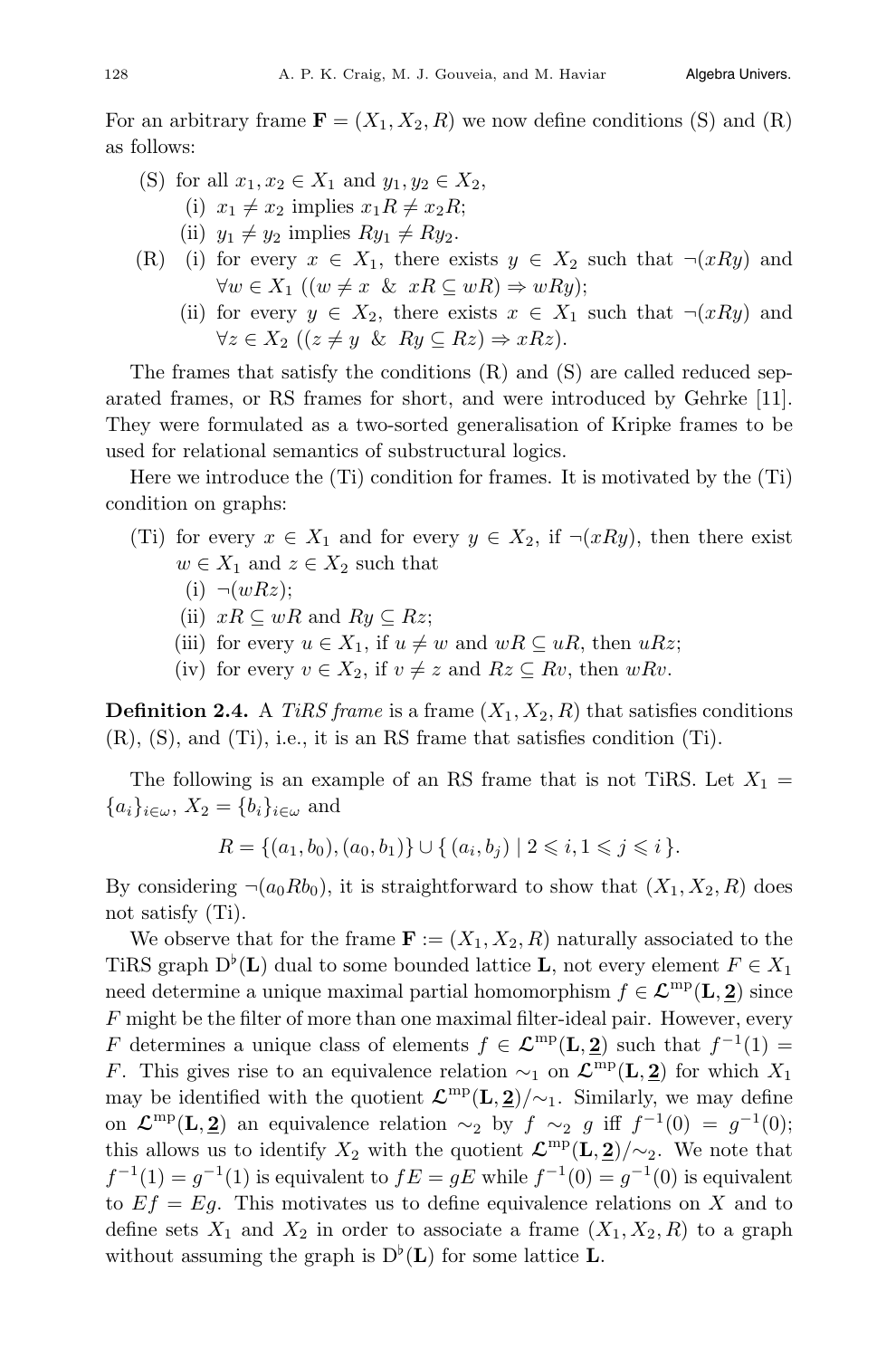**Definition 2.5.** Let  $X = (X, E)$  be a graph. The associated frame  $\rho(X)$  is the frame  $(X_1, X_2, R_{\rho(X)})$  where

(i)  $X_1 = X/\sim_1$  for the equivalence relation  $\sim_1$  on X given by

$$
x \sim_1 y \text{ if } xE = yE;
$$

(ii)  $X_2 = X/\sim_2$  for the equivalence relation  $\sim_2$  on X given by

$$
x \sim_2 y \text{ if } Ex = Ey;
$$

(iii)  $R_{\rho(X)}$  is the relation given by

 $[x]_1R_{\rho(X)}[y]_2 \iff (x, y) \notin E,$ 

where  $[x]_1$  and  $[y]_2$  are, respectively, the ∼<sub>1</sub>-equivalence class of x and the  $\sim_2$ -equivalence class of y.

We omit the subscript  $\rho(\mathbf{X})$  in  $R_{\rho(\mathbf{X})}$  whenever it is clear to which relation R refers.

Now we prove that the frames  $\rho(X)$  associated to TiRS graphs X are necessarily TiRS.

**Proposition 2.6.** If  $X = (X, E)$  is a TiRS graph, then the associated frame  $\rho(\mathbf{X})=(X_1, X_2, R_{\rho(\mathbf{X})})$  is a TiRS frame.

*Proof.* (S): Let  $x, y \in X$  and assume that  $[x]_1 \neq [y]_1$ . Then  $xE \neq yE$ , and so  $xE \nsubseteq yE$  or  $yE \nsubseteq xE$ . Without loss of generality, we may assume that there exists  $z \in X$  such that  $(x, z) \in E$  but  $(y, z) \notin E$ . Now  $[y]_1R[z]_2$  but  $\neg([x]_1R[z]_2)$ , and so  $[x]_1R \neq [y]_1R$ . Thus, (S)(i) holds. Similarly, we prove that  $\rho(\mathbf{X})$  satisfies (S)(ii).

(R): Let  $[x]_1 \in X_1$  and consider  $[x]_2 \in X_2$ . Since  $(x, x) \in E$ , we have that  $\neg([x]_1R[x]_2)$ . Let  $[w]_1 \in X_1$  and assume that  $[w]_1 \neq [x]_1$  and  $[x]_1R \subseteq$  $[w]_1R$ . Note that  $[x]_1R \subseteq [w]_1R$  implies  $wE \subseteq xE$ . Since  $wE \neq xE$ , we have  $wE \subseteq xE$ . But **X** satisfies the corresponding condition (R)(i) for graphs, and so  $(w, x) \notin E$ , which implies that  $[w]_1R[x]_2$ . Thus,  $(R)(i)$  holds for  $\rho(\mathbf{X})$ . Similarly, we prove that  $\rho(\mathbf{X})$  satisfies  $(R)(ii)$ .

(Ti): Let  $[x]_1 \in X_1$  and  $[y]_2 \in X_2$ , and assume that  $\neg([x]_1R[y]_2)$ . Since **X** is a TiRS graph and  $(x, y) \in E$ , there exists  $z \in X$  such that  $zE \subseteq xE$  and  $Ez \subseteq Ey$ . Then  $[z]_1 \in X_1$ ,  $[z]_2 \in X_2$ ,  $[x]_1R \subseteq [z]_1R$ ,  $R[y]_2 \subseteq R[z]_2$ , and by the reflexivity of E,  $\neg (z_1R[z_2])$ . Moreover, if  $u \in X$  satisfies  $[u]_1 \neq [z]_1$  and  $[z]_1R \subseteq [u]_1R$ , then  $uE \subseteq zE$ , which implies  $(u, z) \notin E$  by condition  $(R)(i)$  for graphs. Thus,  $[u]_1R[z]_2$ , finishing the proof of condition (Ti)(iii). The proof of  $(Ti)(iv)$  is analogous.

From Propositions 2.3 and 2.6, it follows now that the frame  $\rho(D^{\nu}(\mathbf{L}))$ associated to a bounded lattice L is TiRS.

**Corollary 2.7.** Let **L** be a bounded lattice, let  $X = D^{\flat}(L)$  be its dual TiRS graph, and let  $\rho(\mathbf{D}^{\flat}(\mathbf{L}))$  be its associated frame. Then  $\rho(\mathbf{D}^{\flat}(\mathbf{L}))$  is a TiRS frame.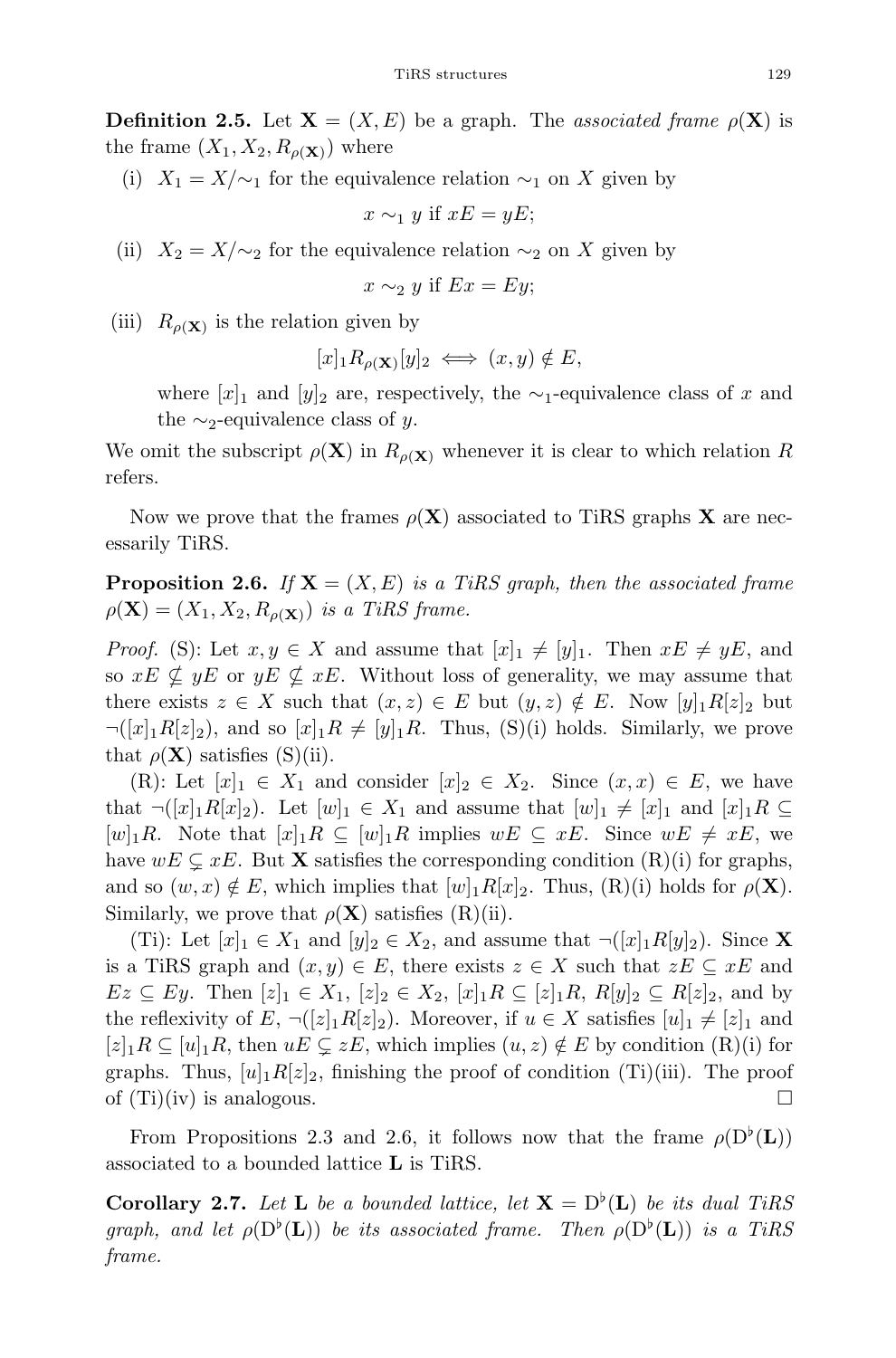Next we show that, conversely, it is possible to assign a graph to every TiRS frame in such a way that we get a correspondence between TiRS graphs and TiRS frames. Moreover, we would like that this correspondence allow us to recapture every TiRS graph **X** from its corresponding frame  $\rho(\mathbf{X})$ .

Once again, we start by considering the particular case when  $X$  is the graph  $D^{\flat}(\mathbf{L})$  for some bounded lattice L. We recall that the frame  $\rho(\mathbf{X})$  can be taken so that  $X_1$  and  $X_2$  are, respectively, the set of filters  $f^{-1}(1)$  and the set of ideals  $f^{-1}(0)$ , with  $f \in \mathcal{L}^{\text{mp}}(\mathbf{L}, \mathbf{2})$ . We also recall that the elements  $f \in \mathcal{L}^{\text{mp}}(\mathbf{L}, \mathbf{2})$  are completely determined by the pairs  $(f^{-1}(1), f^{-1}(0))$ , which are exactly the pairs  $(F, I)$  such that  $F \cap I = \emptyset$ , F is a filter that is maximal with respect to not intersecting  $I$ , and  $I$  is an ideal that is maximal with respect to not intersecting  $F$ . Hence, to recapture  $X$ , we just need to take the appropriate pairs  $(x, y)$  of  $X_1 \times X_2$ , those given by condition (Ti). We note that the nonemptyness of the sets  $X_1$  and  $X_2$  of a frame allied to condition (R) implies the existence of pairs  $(x, y)$  such that  $\neg(xRy)$ , and consequently, in a TiRS frame the existence of pairs  $(w, z)$  that satisfy (Ti) (i),(iii), and (iv) is guaranteed. This leads us to the next definition.

**Definition 2.8.** Let  $\mathbf{F} = (X_1, X_2, R)$  be a TiRS frame. The associated graph  $gr(\mathbf{F})$  is  $(H_{\mathbf{F}}, K_{\mathbf{F}})$ , where the vertex set  $H_{\mathbf{F}}$  is the subset of  $X_1 \times X_2$  of all pairs  $(x, y)$  that satisfy the following conditions:

- (a)  $\neg(xRy)$ ;
- (b) for every  $u \in X_1$ , if  $u \neq x$  and  $xR \subseteq uR$ , then  $uRy$ ;
- (c) for every  $v \in X_2$ , if  $v \neq y$  and  $Ry \subseteq Rv$ , then  $xRv$ .

The edge set  $K_{\mathbf{F}}$  is formed by the pairs  $((x, y), (w, z))$  such that  $\neg(xRz)$ .

We omit the subscript **F** in  $H_F$  and in  $K_F$  whenever it is clear which vertex set and edge set we refer to.

**Lemma 2.9.** Let  $\mathbf{F} = (X_1, X_2, R)$  be a TiRS frame.

- (i) For every  $x \in X_1$ , there exists  $y \in X_2$  such that  $(x, y) \in H$ .
- (ii) For every  $y \in X_2$ , there exists  $x \in X_1$  such that  $(x, y) \in H$ .
- (iii) If  $(x, y)$ ,  $(w, z) \in H$ , then

$$
(w, z)K \subseteq (x, y)K \Leftrightarrow xR \subseteq wR \quad \& \quad K(w, z) \subseteq K(x, y) \Leftrightarrow Ry \subseteq Rz.
$$

*Proof.* (i): Let  $x \in X_1$ . By hypothesis, **F** satisfies condition (R) for frames, which implies the existence of  $v \in X_2$  such that  $\neg(xRv)$  and

for every 
$$
u \in X_1
$$
, if  $u \neq x$  and  $xR \subseteq uR$ , then uRv. (\*)

By condition (Ti) for frames, there exists  $(w, z) \in H$  such that  $xR \subseteq wR$  and  $Rv \subseteq Rz$ . Since  $\neg(wRz)$  and  $Rv \subseteq Rz$ , we must have  $\neg(wRv)$ . But then  $(*)$ implies  $w = x$  and consequently  $(x, z) \in H$ . Thus, (i) holds.

(ii): The proof is similar.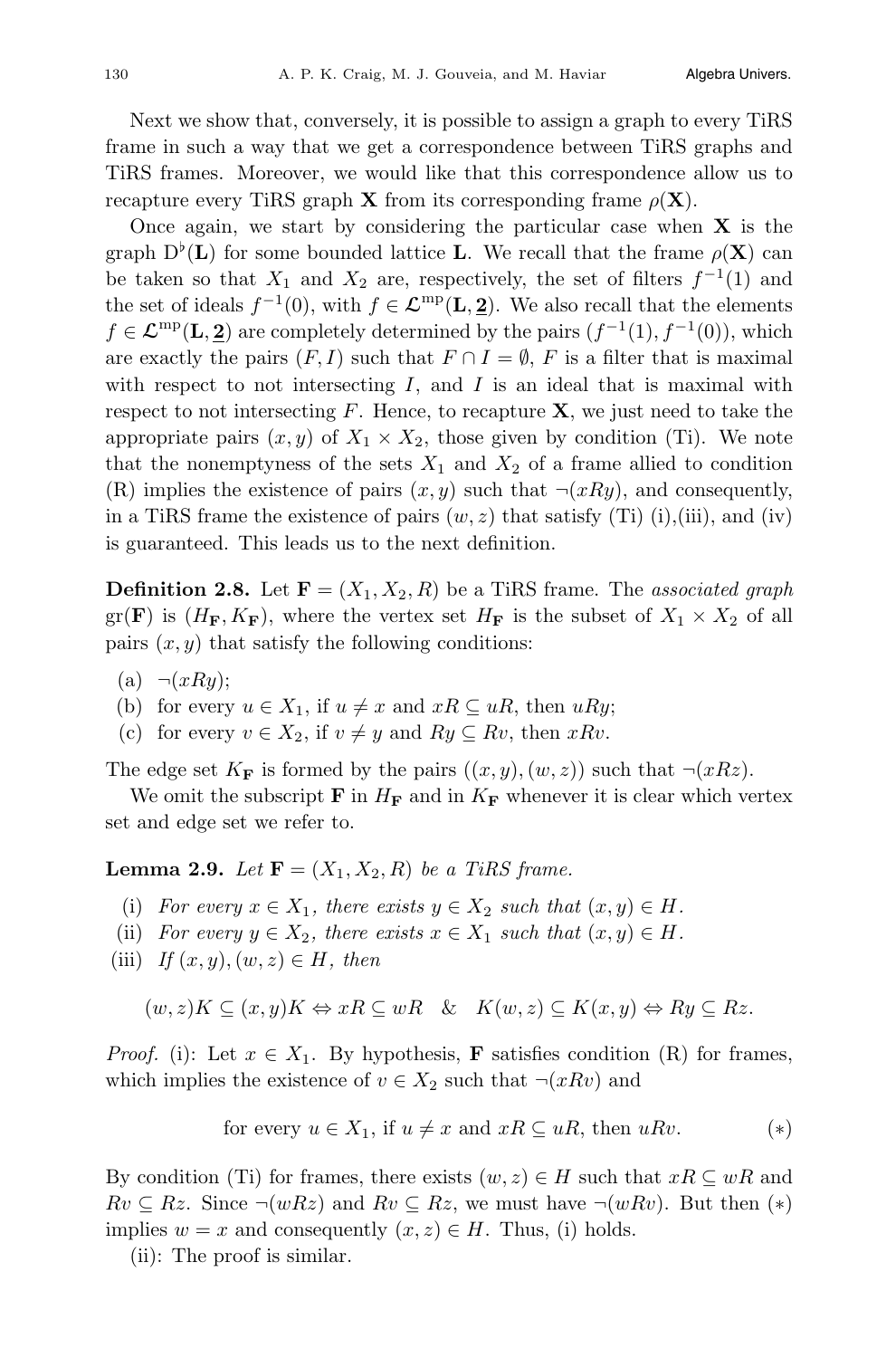(iii): Consider  $(x, y), (w, z) \in H$ . By (ii), for every element  $v \in X_2$ , there exists  $u \in X_1$  such that  $(u, v) \in H$ . Hence, the following holds:

$$
(w, z)K \subseteq (x, y)K
$$
  
\n
$$
\iff \{(u, v) \in H \mid ((x, y), (u, v)) \notin K\} \subseteq \{(u, v) \in H \mid ((w, z), (u, v)) \notin K\}
$$
  
\n
$$
\iff \{(u, v) \in H \mid (x, v) \in R\} \subseteq \{(u, v) \in H \mid (w, v) \in R\}
$$
  
\n
$$
\iff \{v \in X_2 \mid (x, v) \in R\} \subseteq \{v \in X_2 \mid (w, v) \in R\}
$$
  
\n
$$
\iff xR \subseteq wR.
$$

Similarly, one can prove that  $K(w, z) \subseteq K(x, y) \iff Ry \subseteq Rz$ .

**Proposition 2.10.** If  $F = (X_1, X_2, R)$  is a TiRS frame, then its associated  $graph \operatorname{gr}(\mathbf{F})$  is a TiRS graph.

*Proof.* (S): Let us consider pairs  $(x, y), (w, z) \in H$  such that  $(x, y) \neq (w, z)$ . Without loss of generality, assume that  $x \neq w$ . Since **F** satisfies (S) for frames, we have that  $xR \neq wR$ , and therefore  $xR \nsubseteq wR$  or  $wR \nsubseteq xR$ . Again without loss of generality, assume that  $xR \nsubseteq wR$ . Then there exists  $v \in X_2$  such that xRv but  $\neg(wRv)$ . By Lemma 2.9(ii), there exists  $u \in X_1$  such that  $(u, v) \in H$ . Then  $((x, y), (u, v)) \notin K$  but  $((w, z), (u, v)) \in K$ , and hence  $(x, y)K \neq (w, z)K$ .

(R): For (i), consider  $(x, y)$ ,  $(w, z) \in H$  and assume that  $(w, z)K \subsetneq (x, y)K$ . It follows by Lemma 2.9(iii) that  $xR \subseteq wR$  and x and w must be distinct, because  $x = w$  would imply  $wR \subseteq xR$ , and so  $(w, z)K = (x, y)K$ . Since  $(x, y) \in H$ ,  $w \neq x$ , and  $xR \subseteq wR$ , we have  $wRy$  by condition (b) of Definition 2.8. Thus,  $((w, z), (x, y)) \notin K$ . One can analogously prove R(ii).

(Ti): Take  $(x, y), (w, z) \in H$  with  $((x, y), (w, z)) \in K$ , that is,  $\neg(xRz)$ . By condition (Ti) for frames, there exist  $u \in X_1$  and  $v \in X_2$  such that  $(u, v) \in H$ ,  $xR \subseteq uR$ , and  $Rz \subseteq Rv$ . Finally, we note that  $xR \subseteq uR$  and  $Rz \subseteq Rv$  imply  $(u, v)K \subseteq (x, y)K$  and  $K(u, v) \subseteq K(w, z)$ , by Lemma 2.9(iii).

**Definition 2.11.** Two graphs  $X = (X, E_X)$  and  $Y = (Y, E_Y)$  are *isomorphic* (denoted  $\mathbf{X} \simeq \mathbf{Y}$ ) if there exists a bijective map  $\alpha \colon X \to Y$  such that

$$
\forall x_1, x_2 \in X \quad (x_1, x_2) \in E_X \iff (\alpha(x_1), \alpha(x_2)) \in E_Y,
$$

and we refer to such a map as the graph-isomorphism  $\alpha: \mathbf{X} \to \mathbf{Y}$ .

Two frames  $\mathbf{F} = (X_1, X_2, R_F)$  and  $\mathbf{G} = (Y_1, Y_2, R_G)$  are *isomorphic* (denoted  $\mathbf{F} \simeq \mathbf{G}$ ) if there exists a pair  $(\beta_1, \beta_2)$  of bijective maps  $\beta_i : X_i \to Y_i$  (for  $i = 1, 2$  with

$$
\forall x_1 \in X_1 \ \forall x_2 \in X_2 \quad \big(x_1 R_F x_2 \iff \beta_1(x_1) R_G \beta_2(x_2)\big),
$$

and we refer to such a pair as the frame-isomorphism  $(\beta_1, \beta_2) : \mathbf{F} \to \mathbf{G}$ .

Let  $\mathbf{F} = (X_1, X_2, R)$  be a TiRS frame. We observe that for every  $x \in X_1$ , there exists  $y \in X_2$  such that  $(x, y) \in H$ , by Lemma 2.9, and for every  $z \in X_2$ satisfying  $(x, z) \in H$ , we have  $[(x, y)]_1 = [(x, z)]_1$ . Hence, we may define a map  $\beta_1: X_1 \to H/\sim_1$  by  $\beta_1(x) = [(x, y)]_1$ , where  $y \in X_2$  satisfies  $(x, y) \in H$ .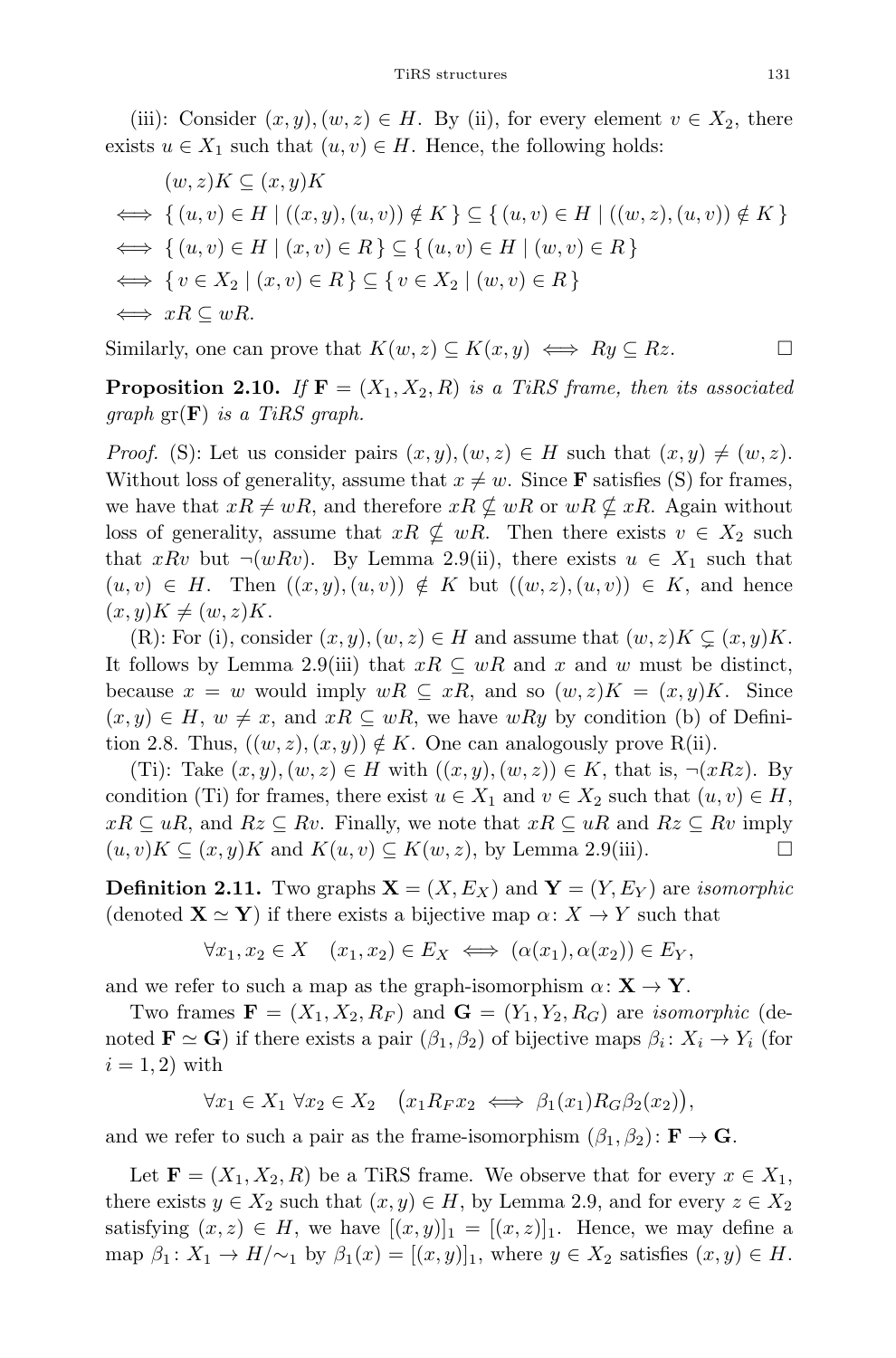Similarly, we may define a map  $\beta_2 \colon X_2 \to H/\sim_2$  by  $\beta_2(y) = [(x, y)]_2$ , where  $x \in X_1$  satisfies  $(x, y) \in H$ . We define  $\beta_F$  to be the pair  $(\beta_1, \beta_2)$ . As we will see later, the pair  $\beta_F$  is a frame-isomorphism.

**Lemma 2.12.** Let  $X = (X, E)$  be a TiRS graph. The elements of  $H_{\rho(X)}$  are exactly the pairs  $([x]_1, [x]_2)$ , with  $x \in X$ .

*Proof.* For every  $x \in X$ , the reflexivity of E and condition (R) satisfied by X guarantee that the pair  $([x]_1, [x]_2)$  belongs to H. Let  $x, y \in X$  and assume that  $([x]_1, [y]_2) \in H$ . Then  $\neg([x]_1 R[y]_2)$ . Since  $(x, y) \in E$  and **X** satisfies (Ti), there exists  $z \in X$  such that  $zE \subseteq xE$  and  $Ez \subseteq Ey$ , and (as we can see from (Ti)'),  $(x, z)$ ,  $(z, y) \in E$ . From  $zE \subseteq xE$  and  $(z, y) \in E$ , we obtain  $[x]_1R \subseteq [z]_1R$  and  $\neg([z]_1R[y]_2)$ . But then  $([x]_1, [y]_2) \in H$  implies  $[x]_1 = [z]_1$ . Similarly, from  $Ez \subseteq Ey$  and  $(x, z) \in E$ , we conclude  $[y]_2 = [z]_2$ . Thus,  $(|x_1, |y_2) = (|z_1, |z_2).$ 

For a TiRS graph  $X = (X, E)$ , the previous lemma allows us to define a map  $\alpha_X \colon X \to gr(\rho(\mathbf{X}))$  by  $\alpha_X(x) = ([x]_1, [x]_2)$ . In the proof of the following result, we show that  $\alpha_X$  is a graph isomorphism. This result shows that the established correspondence between TiRS graphs and TiRS frames is one-toone.

**Theorem 2.13.** Let  $X = (X, E)$  be a TiRS graph and  $F = (X_1, X_2, R)$  be a TiRS frame. Then

- (a) the graphs **X** and  $gr(\rho(X))$  are isomorphic;
- (b) the frames **F** and  $\rho(\text{gr}(\mathbf{F}))$  are isomorphic.

*Proof.* (a): For  $x, y \in X$ , we have that  $([x]_1, [x]_2) = ([y]_1, [y]_2)$  implies  $xE =$  $yE$  and  $Ex = Ey$ . By (S), this implies  $x = y$ . Hence, the map  $\alpha_X$  is one-toone, and by Lemma 2.12, it is also onto. Finally, we note that we have

$$
(x, y) \in E
$$
 iff  $\neg([x]_1 R[y]_2)$  iff  $(([x]_1, [x]_2), ([y]_1 [y]_2)) \in K$ .

(b): For  $x \in X_1$  and  $y \in X_2$ , we take  $w \in X_1$  and  $z \in X_2$  with  $(x, z)$ ,  $(w, y) \in$ H. Then  $xRy$  iff  $((x, z), (w, y)) \notin K$  iff  $[(x, z)]_1R[(w, y)]_2$  iff  $\beta_1(x)R\beta_2(y)$ , where  $\beta_1$  and  $\beta_2$  are the maps that satisfy  $\beta_F = (\beta_1, \beta_2)$ . Finally, we need to prove that the maps  $\beta_1$  and  $\beta_2$  are one-to-one and  $\beta_1(X_1) = H/\mathfrak{\sim}_1$  and  $\beta_2(X_2) = H/\sim_2$ . Let  $x, w \in X_1$  and assume that  $\beta_1(x) = \beta_1(w)$ , i.e.,  $[(x, y)]_1 = [(w, z)]_1$  for some  $y, z \in X_2$  such that  $(x, y), (w, z) \in H$ . Then  $xR = wR$ , which, by condition (S) for frames, implies  $x = w$ . Hence,  $\beta_1\upharpoonright_{X_1}$ is one-to-one. Similarly,  $\beta_2\upharpoonright_{X_2}$  is one-to-one. Now take  $[(x, y)]_1 \in H/\sim_1$  with  $(x, y) \in H$ . Then  $\beta_1(x) = [(x, y)]_1$ , and so  $\beta_1|_{X_1}$  is onto. Similarly,  $\beta_2|_{X_2}$  is onto. Therefore,  $\beta_F$  is a frame-isomorphism. onto. Therefore,  $\beta_F$  is a frame-isomorphism.

## 3. Canonical extensions of bounded lattices and TiRS graphs

In the previous section, motivated by graphs coming from Ploščica's representation of bounded lattices, we introduced TiRS graphs and showed how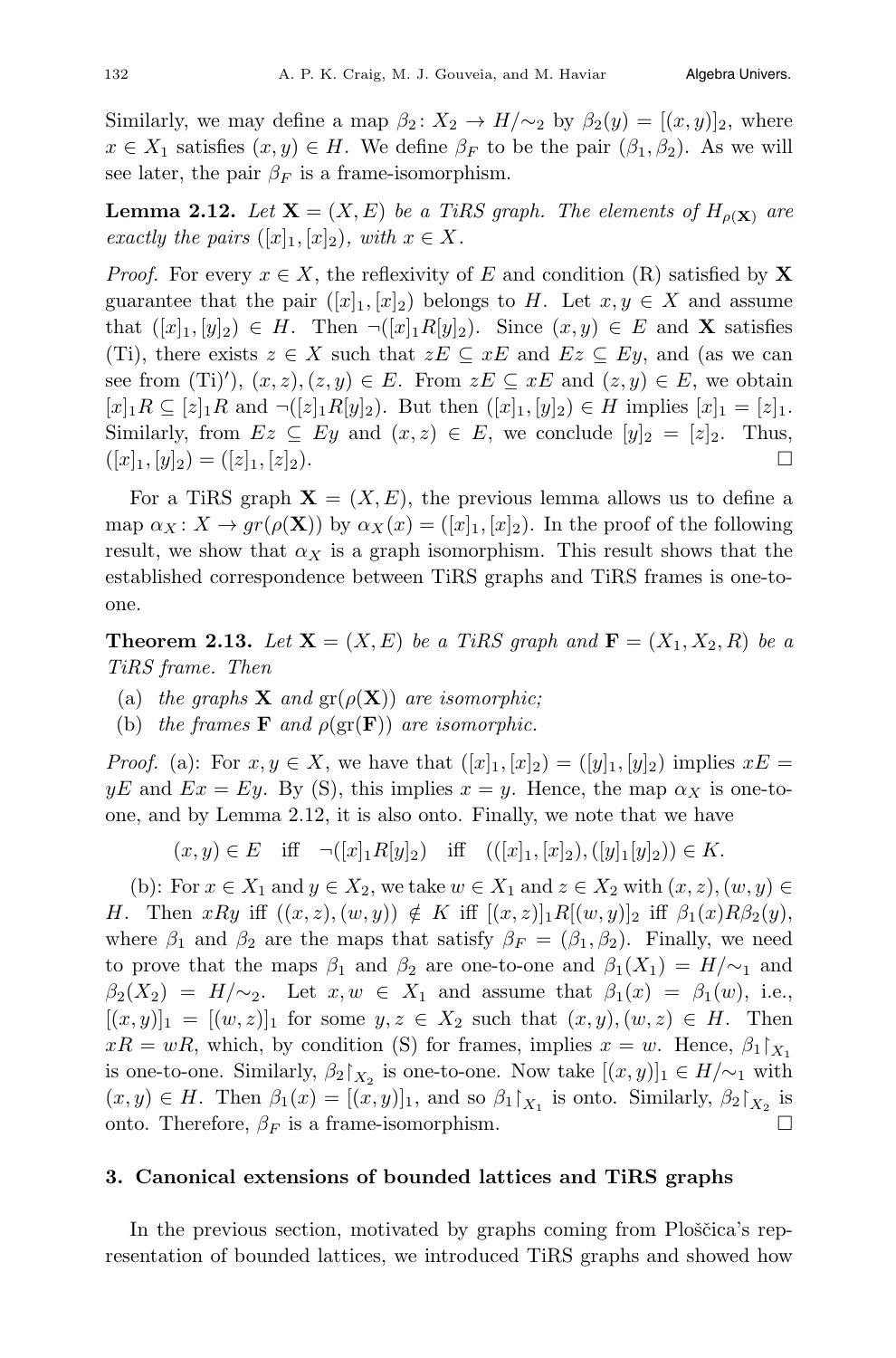these structures correspond to particular RS frames that we call TiRS frames. The work of Dunn, Gehrke and Palmigiano [10, Section 4] and Gehrke [11, Section 2] combine to provide a dual representation between RS frames and so-called perfect lattices. Let us recall that a complete lattice C is said to be *perfect* if the set of its completely join-irreducible elements,  $J^{\infty}(\mathbf{C})$ , is join-dense and the set of its completely meet-irreducible elements,  $M^{\infty}(\mathbf{C})$ , is meet-dense in the lattice. Gehrke and Harding [12, Lemma 3.4] showed that  $J^{\infty}(\mathbf{L}^{\delta})$  is join-dense in  $\mathbf{L}^{\delta}$  and that  $M^{\infty}(\mathbf{L}^{\delta})$  is meet-dense in  $\mathbf{L}^{\delta}$ . Hence, the canonical extension of a bounded lattice is a perfect lattice, and so the dual representation between RS frames and perfect lattices provides insights into the theory of canonical extensions for arbitrary bounded lattices. As we proved in [3, Theorem 3.11], the canonical extension of a bounded lattice L can be taken to be  $C(\mathbf{X}) = \mathbf{G}^{\text{mp}}(\mathbf{X}, \mathbf{Z})$ , where  $\mathbf{X} = (\mathcal{L}^{\text{mp}}(\mathbf{L}, \mathbf{Z}), E)$  is the TiRS graph dual to L.

We start this section by showing that every finite RS frame is in fact a TiRS frame. The graph  $\bf{Y}$  in Figure 1 showed that, in contrast to this, the classes of finite RS graphs and finite TiRS graphs are not the same. It follows that our correspondence between TiRS graphs and TiRS frames does not extend to a correspondence between RS graphs and RS frames.

Proposition 3.1. Every finite separated frame satisfies (Ti). Consequently, every finite RS frame is a TiRS frame.

*Proof.* Let  $F = (X_1, X_2, R)$  be a frame that satisfies (S). Let  $x \in X_1, y \in X_2$ , and assume that  $\neg(xRy)$ . Define

$$
S_1 := \{ u \in X_1 \mid xR \subseteq uR, \neg(uRy) \}.
$$

Since  $x \in S_1$  and  $X_1$  is finite, the set  $T_1 = \{ uR \mid u \in S_1 \}$  is non-empty and finite. Thus,  $T_1$  has a maximal element (with respect to the inclusion order). Let  $w \in S_1$  be such that  $wR$  is a maximal element of  $T_1$ .

Now define

 $S_2 := \{ v \in X_2 \mid Ry \subseteq Rv, \neg(wRv) \}.$ 

Since  $y \in S_2$  and  $X_2$  is finite, the set  $T_2 = \{ Rv \mid v \in S_2 \}$  has a maximal element. Let  $z \in S_2$  be such that  $Rz$  is a maximal element of  $T_2$ . Thus, we have  $w \in X_1, z \in X_2, xR \subseteq wR, Ry \subseteq Rz$  and  $\neg(wRz)$ .

We claim that w and z satisfy  $(Ti)(iii)$  and  $(Ti)(iv)$ .

(Ti)(iii): Consider  $u' \in X_1$  such that  $u' \neq w$  and  $wR \subseteq u'R$ . By (S), we have  $u'R \neq wR$  and so  $wR \subsetneq u'R$ . Hence,  $u'R \notin T_1$  as  $wR$  is a maximal element of  $T_1$ . Thus,  $u' \notin S_1$ , but since  $xR \subseteq wR \subseteq u'R$ , we must have  $u'Ry$ . Now  $u'Ry$  implies  $u' \in Ry \subseteq Rz$  and so  $u'Rz$ .

(Ti)(iv): Consider  $v' \in X_2$  such that  $v' \neq z$  and  $Rz \subseteq Rv'$ . By (S), we have  $Rz \neq Rv'$ , and so  $Rv' \notin T_2$  as  $Rz$  is a maximal element of  $T_2$ . Thus,  $v' \notin S_2$ , but since  $Ry \subseteq Rz \subseteq Rv'$ , we must have  $wRv'$ .

Gehrke's dual representation of perfect lattices via RS frames [11] gives, in the finite case, a dual representation of arbitrary finite lattices via finite RS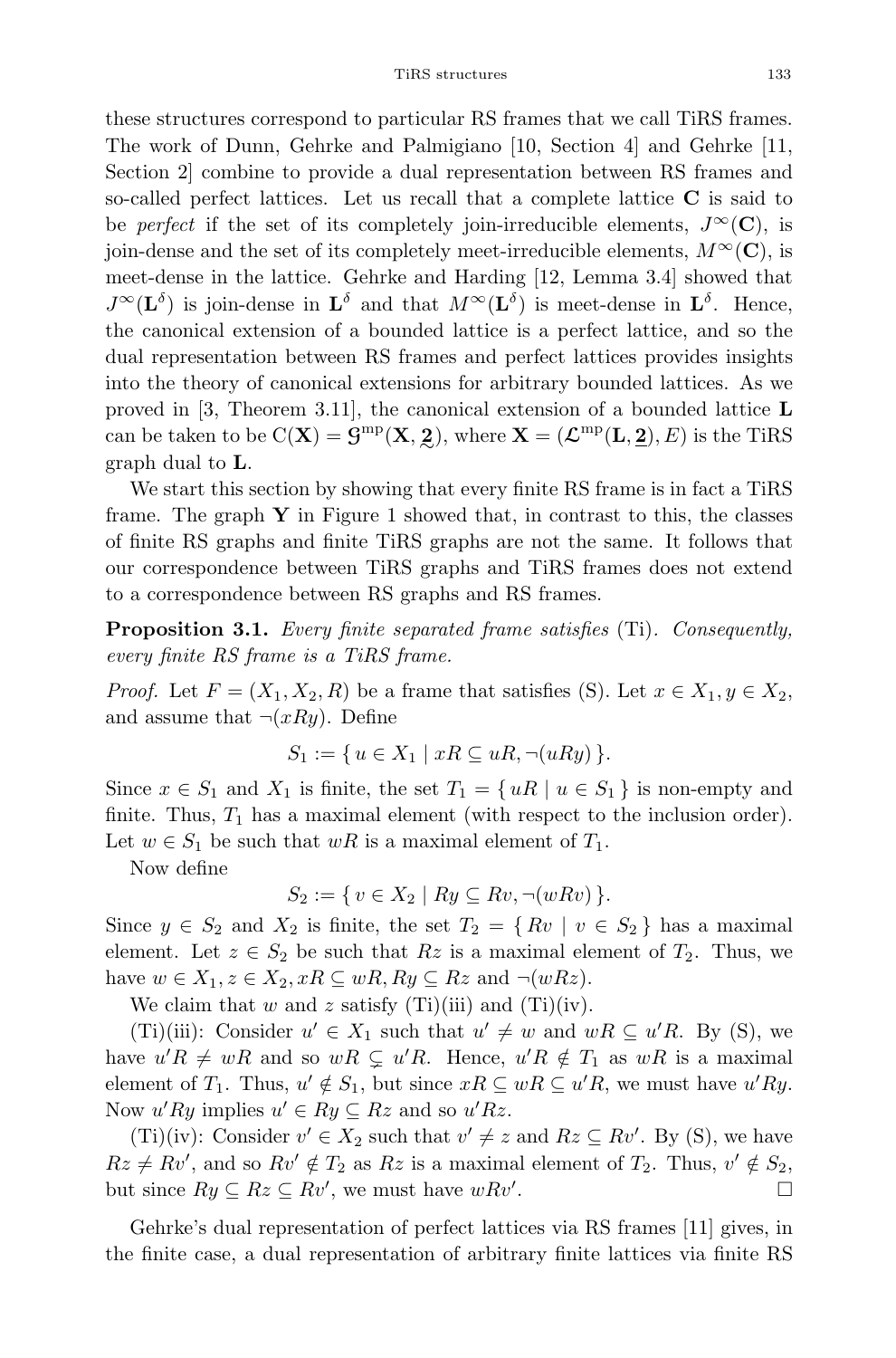frames. Our result above shows that the classes of finite RS frames and finite TiRS frames are the same, and so there is a a dual representation of arbitrary finite lattices via finite TiRS frames. From our one-to-one correspondence between TiRS frames and TiRS graphs in Section 2, it follows now that there is a dual representation of arbitrary finite lattices via finite TiRS graphs. We know that when the considered finite lattices are distributive, the relation E on the corresponding TiRS graphs becomes a partial order, and so in the distributive case, we obtain as a special case the well-known Birkhoff dual representation of finite distributive lattices via finite posets (see [7, Chapter 5]). Although Ploščica in [14] essentially obtained this dual representation of arbitrary finite lattices via finite graphs, our results (Section 2 and Proposition 3.1) enable us to characterise in an abstract way the finite graphs dually representing arbitrary finite lattices as exactly the finite TiRS graphs. We formulate this result explicitly as a corollary:

Corollary 3.2. There exists a dual representation of arbitrary finite lattices via finite TiRS graphs generalising the Birkhoff dual representation of finite distributive lattices via finite posets.

In this section we continue to generalise the descriptions of the completely join-irreducible and the completely meet-irreducible elements in the complete lattices C(**X**), which were presented for the graphs  $X = (\mathcal{L}^{mp}(L, 2), E)$  in [2] (cf. Proposition 5.5 and Corollary 5.6 there), to arbitrary reflexive reduced graphs  $X = (X, E)$ .

**Definition 3.3.** Let  $X = (X, E)$  be a reflexive graph. For every element  $x \in X$ , the maps  $J_x$  and  $M_x$  are the partial maps from X to 2 that, for  $z \in X$ , are given by:

$$
J_x(z) = \begin{cases} 1 & \text{if } zE \subseteq xE, \\ 0 & \text{if } (x, z) \notin E, \\ - & \text{otherwise,} \end{cases} \quad \text{and} \quad M_x(z) = \begin{cases} 1 & \text{if } (z, x) \notin E, \\ 0 & \text{if } Ez \subseteq Ex, \\ - & \text{otherwise.} \end{cases}
$$

**Proposition 3.4** ([2, Proposition 5.1]). Let  $X$  be a reflexive graph. Then the sets  $\{J_x \mid x \in X\}$  and  $\{M_x \mid x \in X\}$  are respectively join-dense and meet-dense in the lattice  $C(X)$ .

When the graph is  $X = D^{\flat}(L)$  for some bounded lattice L, we also have

$$
J^{\infty}(\mathcal{C}(\mathbf{X})) = \{ J_x \mid x \in X \} \text{ and } M^{\infty}(\mathcal{C}(\mathbf{X})) = \{ M_y \mid y \in X \},
$$

as was proven in [2] (cf. Proposition 5.5 and Corollary 5.6 there).

It turns out that these descriptions of completely join-irreducible and completely meet-irreducible elements of the lattice  $C(D^{\flat}(L))$  are not specific to the case  $\mathbf{X} = D^{\rho}(\mathbf{L})$ , where  $\mathbf{L} \in \mathcal{L}$ . In fact, they apply to an arbitrary reflexive reduced graph  $\mathbf{X} = (X, E)$ .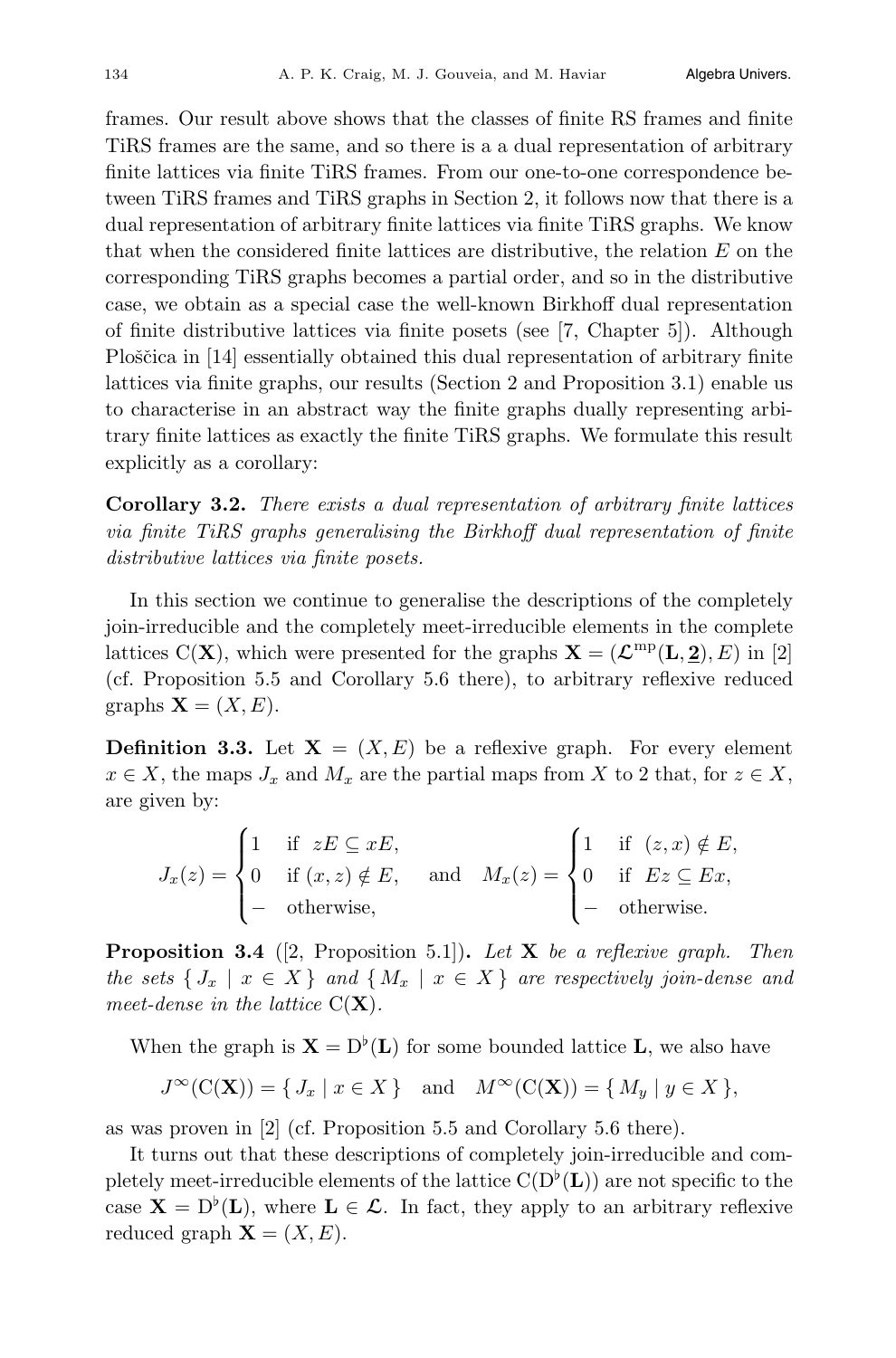**Proposition 3.5.** If  $X$  is a reflexive reduced graph, then

$$
J^{\infty}(\mathcal{C}(\mathbf{X})) = \{ J_x \mid x \in X \} \quad and \quad M^{\infty}(\mathcal{C}(\mathbf{X})) = \{ M_y \mid y \in X \}.
$$

*Proof.* We prove that  $J_x$  is completely join-irreducible. Assume that  $J_x$  =  $\bigvee\{\varphi_i \mid i \in I\}$ , for some elements  $\varphi_i \in C(\mathbf{X})$  with  $i \in I$ . Since  $\{J_u \mid y \in X\}$ is join-dense in the lattice C(X), we may assume that each  $\varphi_i$  is  $J_{x_i}$  for some  $x_i \in X$ . Suppose for a contradiction that  $J_x \neq J_{x_i}$  for all  $i \in I$ . Then for every  $i \in I$ ,  $X \backslash xE = J_x^{-1}(0) \neq J_{x_i}^{-1}(0) = X \backslash x_iE$ , and since  $J_{x_i} \leq J_x$  and

$$
J_{x_i} \leqslant J_x \Rightarrow J_x^{-1}(0) \subseteq J_{x_i}^{-1}(0) \Rightarrow x_i E \subseteq xE,
$$

we must have  $x_iE \subsetneq xE$ . Therefore, by (R), we have  $(x_i, x) \notin E$  and so  $J_{x_i}(x) = 0.$  Since  $J_x = \bigvee \{ J_{x_i} \mid i \in I \}$ , we obtain  $x \in \bigcap \{ J_{x_i}^{-1}(0) \mid i \in I \}$  $= J_x^{-1}(0)$  (for the last equality, we use [2, Theorem 2.2]), which contradicts  $J_x(x) = 1$ . Hence,  $J_x$  must be one of the morphisms  $J_{x_i}$ , with  $i \in I$ .

Dually, one can argue that the element  $M<sub>y</sub>$  is completely meet-irreducible.

The fact that  $J^{\infty}(C(X)) \subseteq \{J_x \mid x \in X\}$  follows from Proposition 3.4 as every join-dense subset of a complete lattice contains the completely join-irreducible elements. The dual argument shows that  $M^{\infty}(C(\mathbf{X})) \subseteq$ <br>{  $M_{\cdot} \mid u \in X$  }  $\{ M_y | y \in X \}.$ 

The following corollary tells us that the lattice  $C(X)$  built from any reflexive reduced graph (in particular, from any TiRS graph) is a perfect lattice. It is an immediate consequence of Propositions 3.4 and 3.5.

**Corollary 3.6.** Let  $X = (X, E)$  be a reflexive reduced graph. The lattice  $C(X)$ is a perfect lattice. In fact, for every  $\varphi \in C(\mathbf{X})$ , we have

$$
\varphi = \bigvee \{ J_x \mid J_x \leqslant \varphi \} \quad and \quad \varphi = \bigwedge \{ M_y \mid \varphi \leqslant M_y \}
$$

and

$$
J^{\infty}(\mathcal{C}(\mathbf{X})) = \{ J_x \mid x \in X \} \quad and \quad M^{\infty}(\mathcal{C}(\mathbf{X})) = \{ M_y \mid y \in X \}.
$$

Let **X** be a reflexive reduced graph and consider the perfect lattice  $C(X)$ defined from  $X$ . The RS frame dual to  $C(X)$  is the frame

$$
\mathbf{F}(\mathrm{C}(\mathbf{X}))=(J^\infty(\mathrm{C}(\mathbf{X})),M^\infty(\mathrm{C}(\mathbf{X}),R_{\mathrm{C}(\mathbf{X})})
$$

where  $R_{\text{C}(\mathbf{X})}$  is the restriction of the partial order  $\leq$  of C(**X**) (see [11, Remark 2.13]), so  $J_x R_{\mathbf{C}(\mathbf{X})} M_y$  iff  $J_x^{-1}(1) \subseteq M_y^{-1}(1)$  iff  $M_y^{-1}(0) \subseteq J_x^{-1}(0)$ .

**Proposition 3.7.** Let **X** be a TiRS graph. The frame  $F(C(X))$  is a TiRS frame.

Proof. First observe that the following hold:

- (i)  $J_xR_{\mathcal{C}(\mathbf{X})}\subseteq J_yR_{\mathcal{C}(\mathbf{X})}$  iff  $J_y\leqslant J_x$  iff  $yE\subseteq xE$ ;
- (ii)  $R_{\mathbf{C}(\mathbf{X})}M_x \subseteq R_{\mathbf{C}(\mathbf{X})}M_y$  iff  $M_x \leqslant M_y$  iff  $Ey \subseteq Ex;$
- (iii)  $J_x R_{\mathbf{C}(\mathbf{X})} M_y$  iff  $J_x \leqslant M_y$  iff  $(x, y) \notin E$ .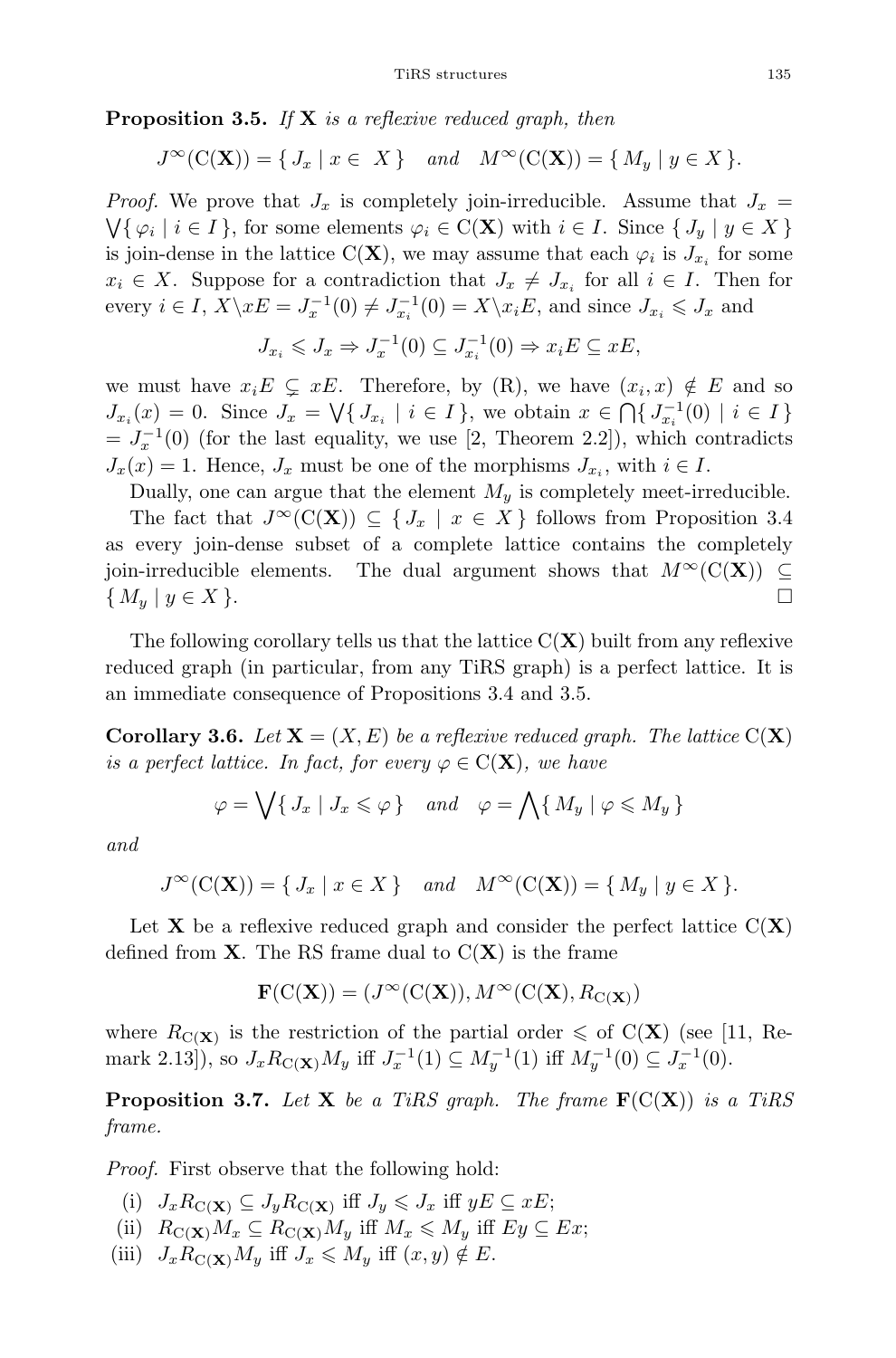Let  $x, y \in X$  and assume that  $\neg (J_x R_{\mathcal{C}(\mathbf{X})} M_y)$ , that is,  $(x, y) \in E$ . Since **X** satisfies (Ti), there exists  $z \in X$  such that  $zE \subseteq xE$  and  $Ez \subseteq Ey$ , so  $J_xR_{\mathcal{C}(\mathbf{X})}\subseteq J_zR_{\mathcal{C}(\mathbf{X})}$  and  $R_{\mathcal{C}(\mathbf{X})}M_y\subseteq R_{\mathcal{C}(\mathbf{X})}M_z$ . If  $u\in X$  is such that  $J_u\neq J_z$ and  $J_zR_{\mathcal{C}(\mathbf{X})}\subseteq J_uR_{\mathcal{C}(\mathbf{X})}$ , then  $uE\subsetneq zE$ . But **X** satisfies (S), and so we have  $(u, z) \notin E$ , that is,  $J_u R_{\mathcal{C}(\mathbf{X})} M_z$ . Similarly, we prove that  $J_z R_{\mathcal{C}(\mathbf{X})} M_v$  whenever  $v \in X$  satisfies  $M_v \neq M_z$  and  $R_{\mathcal{C}(\mathbf{X})}M_z \subseteq R_{\mathcal{C}(\mathbf{X})}M_v$ . Thus,  $\mathbf{F}(\mathcal{C}(\mathbf{X}))$  satisfies  $\square$  $(Ti)$ .

**Lemma 3.8.** Let **X** be a TiRS graph. The elements of the set  $H_{\mathbf{F}(C(\mathbf{X}))}$  are exactly the pairs  $(J_x, M_x)$ , with  $x \in X$ .

*Proof.* Observe that  $(J_x, M_y) \in H_{\mathbf{F}(\mathbf{C}(\mathbf{X}))}$  iff

- (i)  $(x, y) \in E$ ;
- (ii) for every  $u \in X$ , if  $xE \neq uE$  and  $uE \subseteq xE$  then  $(u, y) \notin E$ ;
- (iii) for every  $v \in X$ , if  $Ev \neq Ey$  and  $Ev \subseteq Ey$  then  $(x, v) \notin E$ .

Clearly,  $(J_x, M_x) \in H_{\mathbf{F}(\mathbf{C}(\mathbf{X}))}$  for every  $x \in X$  because **X** satisfies (R). Suppose that  $(J_x, M_y) \in H_{\mathbf{F}(C(\mathbf{X}))}$ . Since  $(x, y) \in E$  and **X** satisfies (Ti), there exists  $z \in X$  such that  $zE \subseteq xE$  and  $Ez \subseteq Ey$ . Since  $(x, z), (z, y) \in E$ , we must have  $xE = zE$  and  $Ey = Ez$ . Hence,  $J_x = J_z$  and  $M_y = M_z$ , so  $(J_x, M_y) = (J_z, M_z).$ 

**Theorem 3.9.** Let  $X$  be a TiRS graph. We have that

$$
gr(\mathbf{F}(C(\mathbf{X}))) \simeq \mathbf{X} \quad and \quad \rho(\mathbf{X}) \simeq \mathbf{F}(C(\mathbf{X})).
$$

*Proof.* By Lemma 3.8, the vertex set H of  $gr(F(C(X)))$  is  $\{ (J_x, M_x) \mid x \in X \}$ . Consider the onto map  $\phi \colon \mathbf{X} \to \text{gr}(\mathbf{F}(\mathbf{C}(\mathbf{X})))$  given by  $\phi(x)=(J_x, M_x)$ . Since **X** satisfies (S), if  $x \neq y$ , then either  $xE \neq yE$  or  $Ex \neq Ey$ . Without loss of generality, suppose that  $xE \neq yE$ . Then there exists  $z \in X$  such that  $(x, z) \in E$  but  $(y, z) \notin E$ , which implies that either  $z \notin \text{dom } J_x$  or  $J_x(z)=1$ but  $z \in \text{dom } J_y$  and  $J_y(z) = 0$ . Hence,  $J_x \neq J_y$ , and so  $\phi(x) \neq \phi(y)$ . Thus,  $\phi$ is one-to-one.

Finally, we show that  $(x, y) \in E$  iff  $(\phi(x), \phi(y)) \in K$ . Recall that

 $(\phi(x), \phi(y)) \in K \iff (J_x, M_y) \notin R \iff J_x \nleq M_y \iff J_x^{-1}(1) \nleq M_y^{-1}(1).$ Lastly, observe that  $J_x \nleq M_y$  iff  $(x, y) \in E$ .

Thus, we have that  $\mathbf{X} \simeq \text{gr}(\mathbf{F}(C(\mathbf{X})))$ . Theorem 2.13 and Proposition 3.7 <br>
eld  $\rho(\mathbf{X}) \simeq \mathbf{F}(C(\mathbf{X}))$ . yield  $\rho(\mathbf{X}) \simeq \mathbf{F}(\mathrm{C}(\mathbf{X})).$ 

For a bounded lattice **L**, recall that the canonical extension  $\mathbf{L}^{\delta}$  of **L** can be taken as  $C(X)$ , where X is the TiRS graph  $D^{\flat}(L)$ . The following result is an immediate consequence of the previous theorem.

**Corollary 3.10.** Let **L** be a bounded lattice and let  $\mathbf{L}^{\delta}$  be its canonical extension. The dual RS frame  $\mathbf{F}(\mathbf{L}^{\delta})$  of  $\mathbf{L}^{\delta}$  is TiRS and

$$
\mathrm{gr}(\mathbf{F}(\mathbf{L}^{\delta})) \simeq \mathrm{D}^{\flat}(\mathbf{L}) \quad \text{and} \quad \rho(\mathrm{D}^{\flat}(\mathbf{L})) \simeq \mathbf{F}(\mathbf{L}^{\delta}).
$$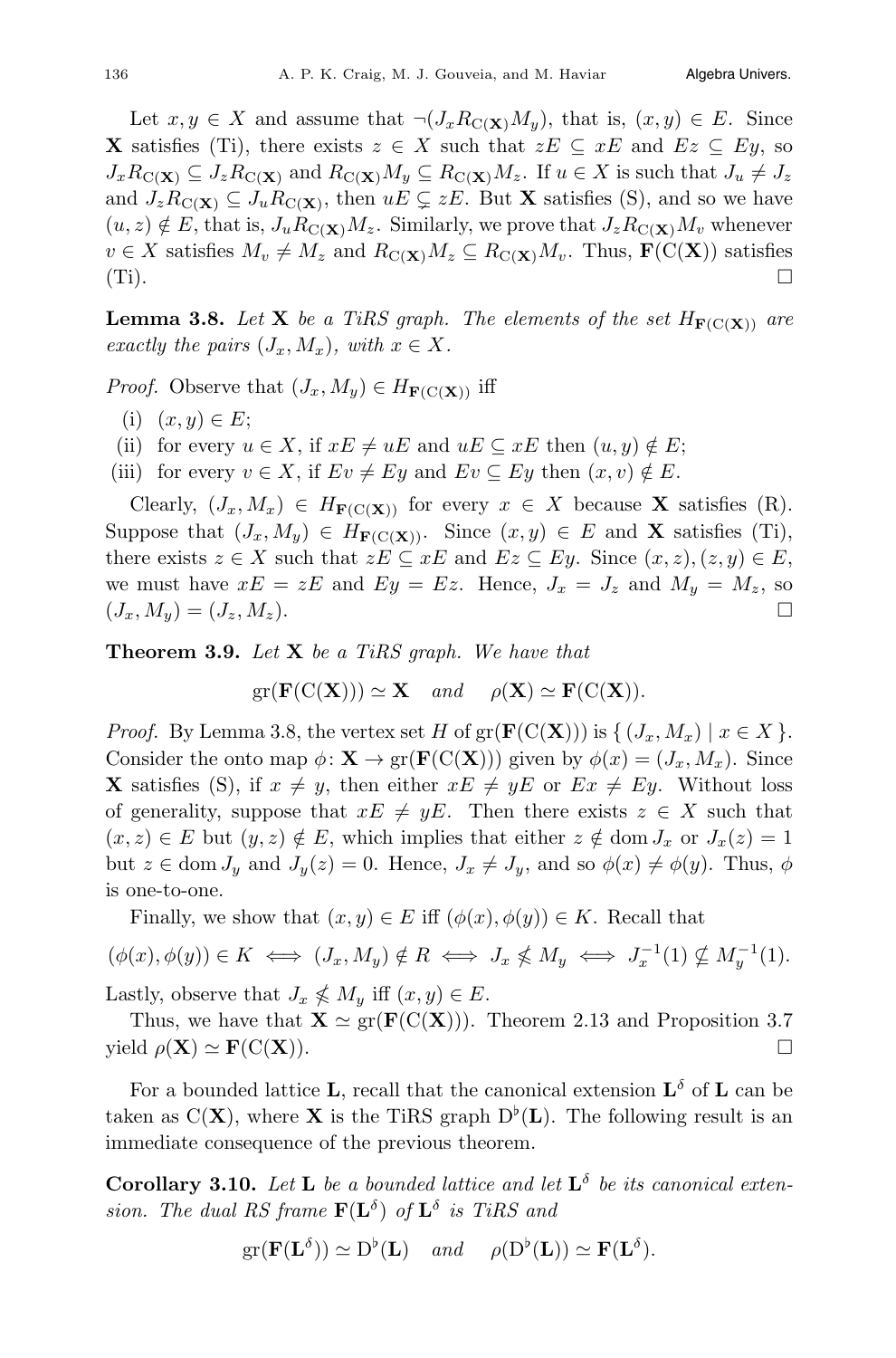We have shown that the RS frame associated to the canonical extension is always TiRS. Due to this and the correspondence between RS frames and perfect lattices, one could ask whether also conversely, every TiRS frame corresponds to a perfect lattice that is some canonical extension. So, could it be that the perfect lattices corresponding to TiRS frames are exactly those that are the canonical extensions? We know again from the distributive case that this question can be answered negatively. A non-representable poset is a TiRS graph, and hence its corresponding frame is also TiRS. However, it does not correspond to the canonical extension of any bounded (distributive) lattice. Therefore, our second open problem is posed as a slightly different question:

Problem 2. Consider the perfect lattice that corresponds to a TiRS frame. In addition to being perfect, what additional properties of the complete lattice arise as a result of it coming from an RS frame that also satisfies (Ti)?

Finally, we are going to show that Ploščica's dual representation of bounded lattices and the dual representation between RS frames and perfect lattices can be used in tandem to provide a new construction of the canonical extension for an arbitrary bounded lattice.

Following Gehrke [11], for an RS frame  $\mathbf{F} = (X, Y, R)$ , a Galois connection between  $\mathcal{P}(X)$  and  $\mathcal{P}(Y)$  is considered, where the maps  $(\cdot)^R$  and  $R(\cdot)$  are defined as follows: for  $A \subseteq X$  and  $B \subseteq Y$ ,

$$
(A)^R = \{ y \in Y \mid \forall a \in A, aRy \}
$$
 and  $^{R}(B) = \{ x \in X \mid \forall b \in B, xRb \}.$ 

The perfect lattice of Galois-closed sets associated to  $\bf{F}$  is denoted by  $G(\bf{F})$ . For the dual RS frame  $\mathbf{F}(\mathbf{C})=(J^{\infty}(\mathbf{C}), M^{\infty}(\mathbf{C}), \leqslant)$  of a perfect lattice C, the results of [11] show that  $C$  is isomorphic to  $G(\mathbf{F}(C))$ . Hence, considering  $C = L^{\delta}$  and using Corollary 3.10, we immediately obtain our final result.

**Corollary 3.11.** Let **L** be a bounded lattice and  $X = D^{\flat}(L)$  be its dual TiRS graph. Let  $\rho(\mathbf{X})$  be the frame associated to **X** and  $G(\rho(\mathbf{X}))$  its corresponding perfect lattice of Galois-closed sets. Then the lattice  $G(\rho(\mathbf{X}))$  is the canonical extension of L.

We remark that an alternative (and in fact more straightforward) way of proving the previous result is as follows. We only have to show that the frames  $\rho(D^{\flat}(L))$  and  $\mathbf{F}(\mathbf{C}(D^{\flat}(L)))$  are isomorphic. However, one can easily see that  $\rho(D^{\flat}(\mathbf{L})) = (X_1, X_2, R)$ , where  $X_1$  is the set of all filters  $x^{-1}(1)$  and  $X_2$  is the set of all ideals  $x^{-1}(0)$  for  $x \in D^{\flat}(L)$ . Further, one can check that we have  $\mathbf{F}(\mathbf{C}(D^{\flat}(\mathbf{L}))) = (Y_1, Y_2, \leqslant)$  with  $Y_1 = \{J_x \mid x \in D^{\flat}(\mathbf{L})\}\$ and  $Y_2 = \{M_y \mid y \in D^{\flat}(\mathbf{L})\}.$  So, we have obvious assignments  $J_x \mapsto x^{-1}(1)$  and  $M_y \mapsto y^{-1}(0)$ , and it is almost straightforward to verify that these assignments define a frame isomorphism. (We are thankful to the referee for suggesting this remark.)